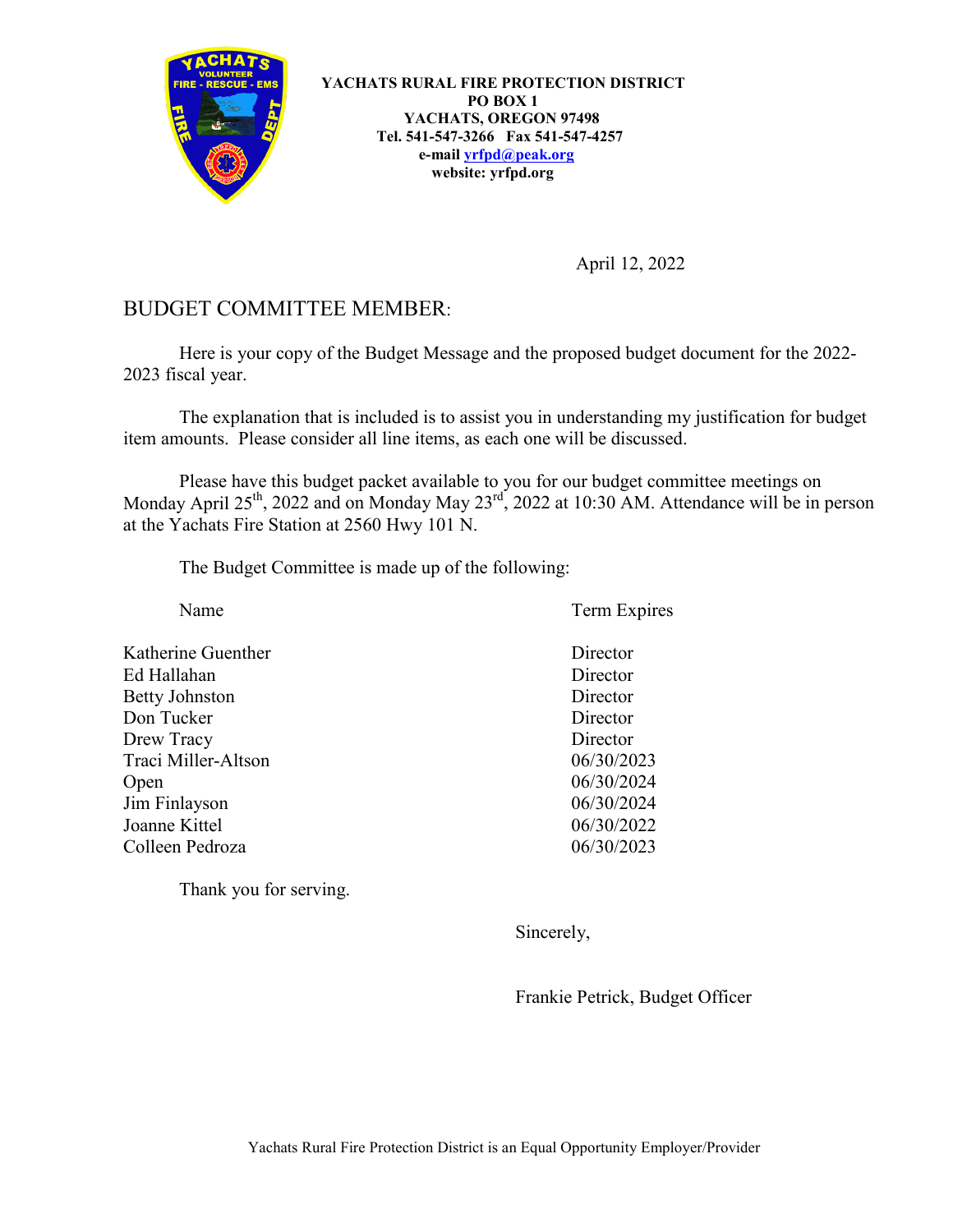

# Budget Process Timeline for 2022-2023

April 11th Regular Board Meeting 10:30 AM

**Budget packets will be distributed on April 18th**

# **April 25th Budget Committee Meeting 10:30 AM** April 25<sup>th</sup> Regular Meeting to follow Budget Committee Meeting

May  $9<sup>th</sup>$  Regular Board Meeting 10:30 AM

**May 23rd Second Budget Committee Meeting and Budget Approval 10:30 AM** May 23rd Regular Meeting to follow Budget Committee Meeting

> **June 27th Budget Hearing and Budget Adoption 10:30 AM** June 27<sup>th</sup> Regular Meeting 10:45 AM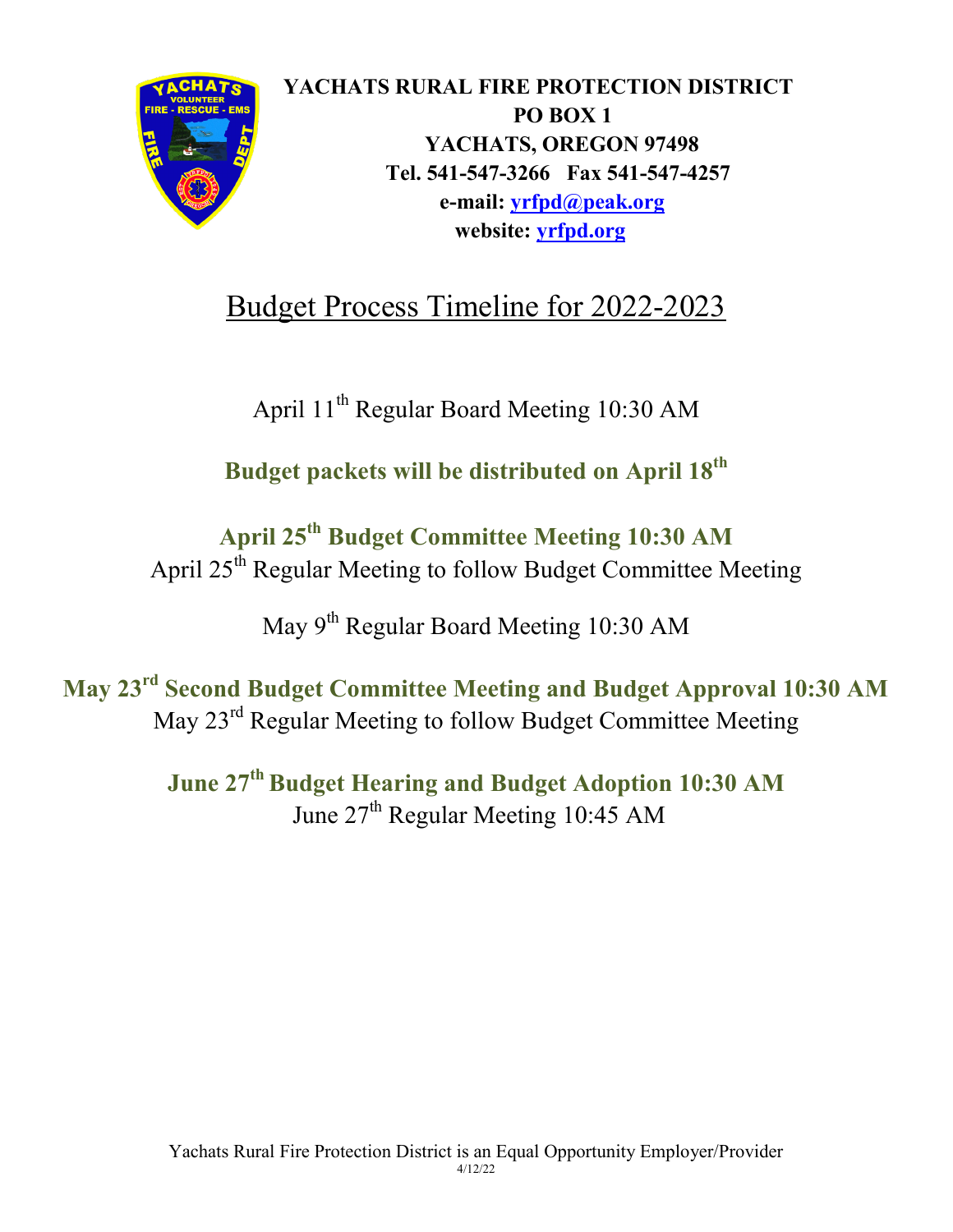

YACHATS RURAL FIRE PROTECTION DISTRICT PO BOX 1 YACHATS, OREGON 97498 Tel. 541-547-3266 Fax 541-547-4257 e-mail : [yrfpd@peak.org](mailto:yrfpd@peak.org) website: [yrfpd.org](http://www.yrfpd.org/)

#### BUDGET MESSAGE 2022-2023

 The Budget Committee Meetings for fiscal year 2022-2023 are being held at 2056 Hwy 101 N. All meetings are open to the public as are all regular and special meetings.

As you are all aware we went to the voters in November of 2021 for a new Local Option Tax. For the first time in YRFPD history the measure did not pass. The voters may have been confused by the third LOT when there were already two on the tax statement. In retrospect we did not have a great plan for getting information out to the voters. The YRFPD Board has been discussing how to get the message out about why we need more funds. To that end we have been reviewing our options on how to best achieve that.

 We have not asked taxpayers for an increase in the Local Option Tax since 1999 when LOT 1 was first approved (\$.61 per thousand) and LOT 2 was approved (\$.59 per thousand) in 2008. LOTs are the only way to increase revenue as our base rate cannot be increased. As you know the cost of almost everything has increased greater than the 3% increase in property tax revenue, we are allowed each year. Now we find we need to increase our revenue. We will be going to the voters again in November of 2022 for a new LOT. We are in the process of determining an amount for that LOT. In the meantime, we are forced to borrow funds to operate and once again have a bare bones budget.

As Budget Officer I have included raises this year and included a COLA up to 6% if the Board decides to grant one. If we do not give raises, we run the risk of losing staff to other agencies and we want to be able to keep the staff we currently have. There is a critical shortage of Firefighter/Paramedics in Oregon at this time and no change is expected in the near future.

The District Administrator has advised the Budget Officer that she would not accept a raise or COLA this year. This is reflected in this budget.

As we review the budget page by page, we will discuss the amount in each category and try to ensure that you are comfortable with the answers to your questions. This year we will be having more than one Budget Committee Meeting, so there will be plenty of time for your questions to be answered and those of the public before the budget is approved by the budget committee. Be mindful of the Local Budging Manual that forbids Budget members to discuss budget items outside of a public meeting. If you have questions that are not answered you can request more information to be shared at the next committee meeting.

An amortization table for the GO Bond repayment was computed by DA Davidson when the bonds were sold. This year we find that we can levy less Go Bond tax as we have previously collected more than estimated. A small amount per taxpayer, but a savings none the less.

South Lincoln Ambulance Inc. has helped YRFPD with some donations this past year and has committed \$18,000.00 for the 2022-2023 budget year per the Ambulance Staffing Operations Agreement. YRFPD appreciates the financial help received this year and over the past few years as times have become tighter.

YRFPD sold the station on West Second Street this summer and those funds (\$338,095) were deposited directly into the General Fund. This allowed us to repay the bank loan and not borrow additional money in 2021-2022. We will continue to borrow money for the next two years until funding improves. We are always happy to receive donations or memorials from individuals, but those have dropped off over the last few years and are not a reliable source of income.

Volunteer numbers are down and we are always looking for Volunteers. We fortunately have a Mutual Aid Agreement with districts to the North and we certainly appreciate all the help they have provided and we in turn are happy to help them when needed.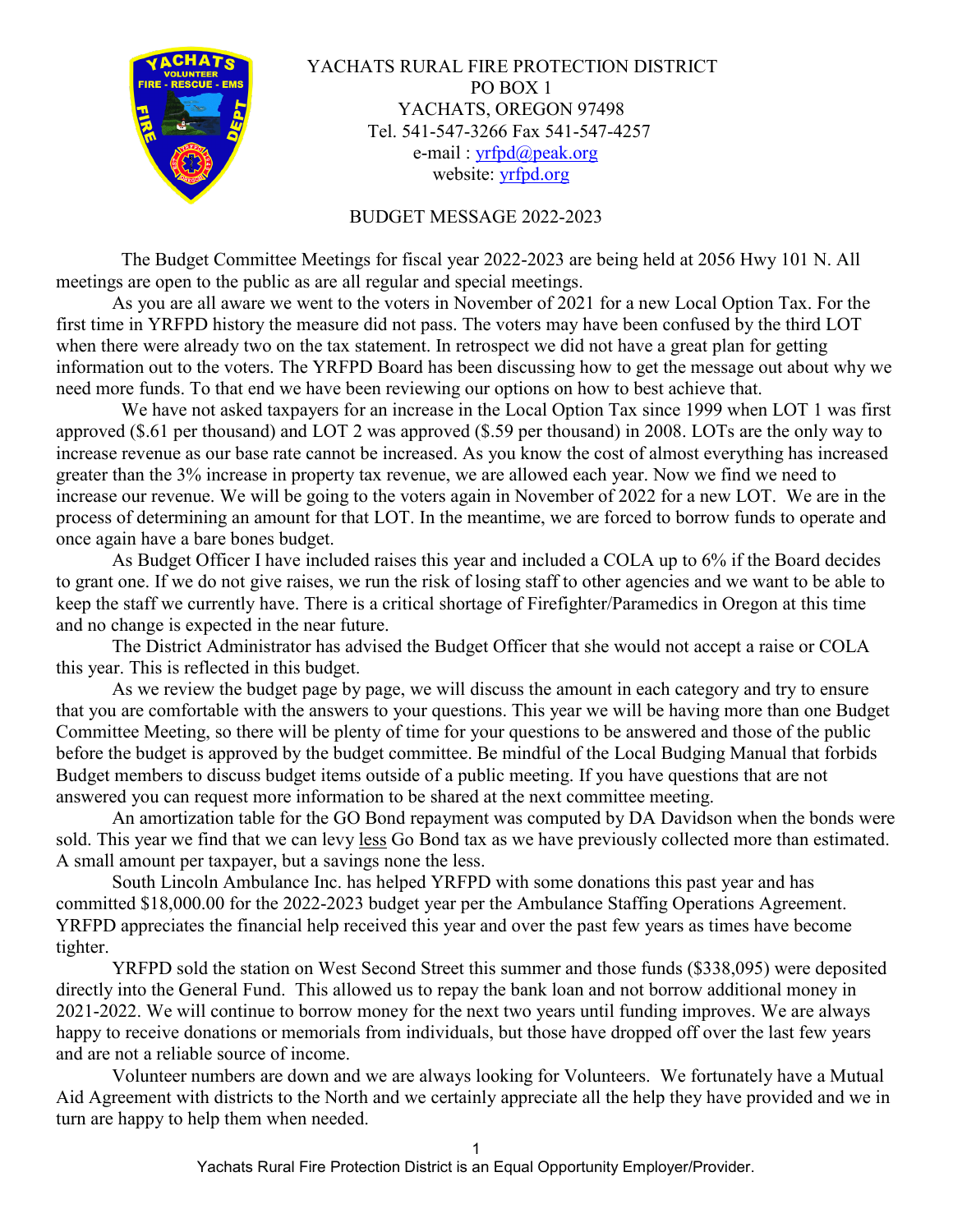The Fire District owns three fire stations to spread fire apparatus throughout our District. Beyond the main station at 2056 Hwy 101 N, is a small "garage" at Corona Court at the northern edge of the district that houses our second out engine and there is the River Keepers Station 7.8 miles up the Yachats River Road. This budget will restrict expenditures for building repairs to the absolute minimum. There are no repairs anticipated at the North Station and only a siding issue and outside lighting at River Keepers Station.

One of our firefighter/paramedics lives at the River Keepers Station and is there for several days during the month while off shift. That is working out well for us as he is available for "call back" if needed, and the station is looked after as part of his living there.

In the fall we were advised that Newport Fire was going to sell an engine as surplus and were very fortunate to receive a donation for the exact amount that Newport Fire was asking for the apparatus. We certainly appreciate the donation. We have been busy getting that engine in service and the funds for needed supplies and tools may be paid out of the Equipment Reserve Fund. The old 1971 Ford pumper has been sold for \$500.00 as it was deemed surplus last year. It will remain in Lincoln County and will be available for parades and other events.

We continue to review YRFPD's Five Year Plan for future apparatus funding. We will be seeking grants to assist with this and grantors always like to see expenditure out of an operating budget as part of the first payment

Included in this packet is the explanation of how we calculate what we believe we can expect in taxes. Also in your packet is a copy of the "Lincoln County Statement of Taxes for Year Ending June 30, 2022". That document indicates the Total Assessed Value on Roll in the amount of \$ 655,510,060. That amount is then entered on the Property Tax Worksheet to compute the "Taxes Estimated to be Received" which is also in your packet. We are allowed to estimate the tax new construction would generate in the new budget year which is always a guess. The degree of completion of these new homes determines whether we will receive tax funds this year or next. The latest property tax collection rate for Lincoln County 95.4%.

As always, we have shown anticipated grants to date as Oregon law requires us to include them in our budget even if there is a very low probability that we will receive them. We have had very good luck with the SDAO Safety Grant and the Lincoln County Emergency Preparedness Grant in the past and will look for other grant opportunities as well. One new grant that we will be seeking this year is part of the Adequate Fire and Emergence Response program that is provided by FEMA known as a "SAFER" grant. This grant will help pay the salaries of one or more firefighters, and if we are one of the recipients it will directly reduce our expenditure for salaries.

The Board of Directors wishes to gratefully acknowledge the time and effort the staff has been able to give to District patrons and visitors. We have a very dedicated and caring group of individuals. Helping one another in our community is what we are about. We continue to receive many words of thanks from the people our Volunteers and Staff interact with.

Lastly, special thanks to you, the Budget Committee, for the part you play in helping us with our yearly budget. Your thoughts and concerns are important to making the budget complete. Each item will be discussed at the meetings and we want to hear from you.

Respectfully submitted,

Frankie M Petrick, Budget Officer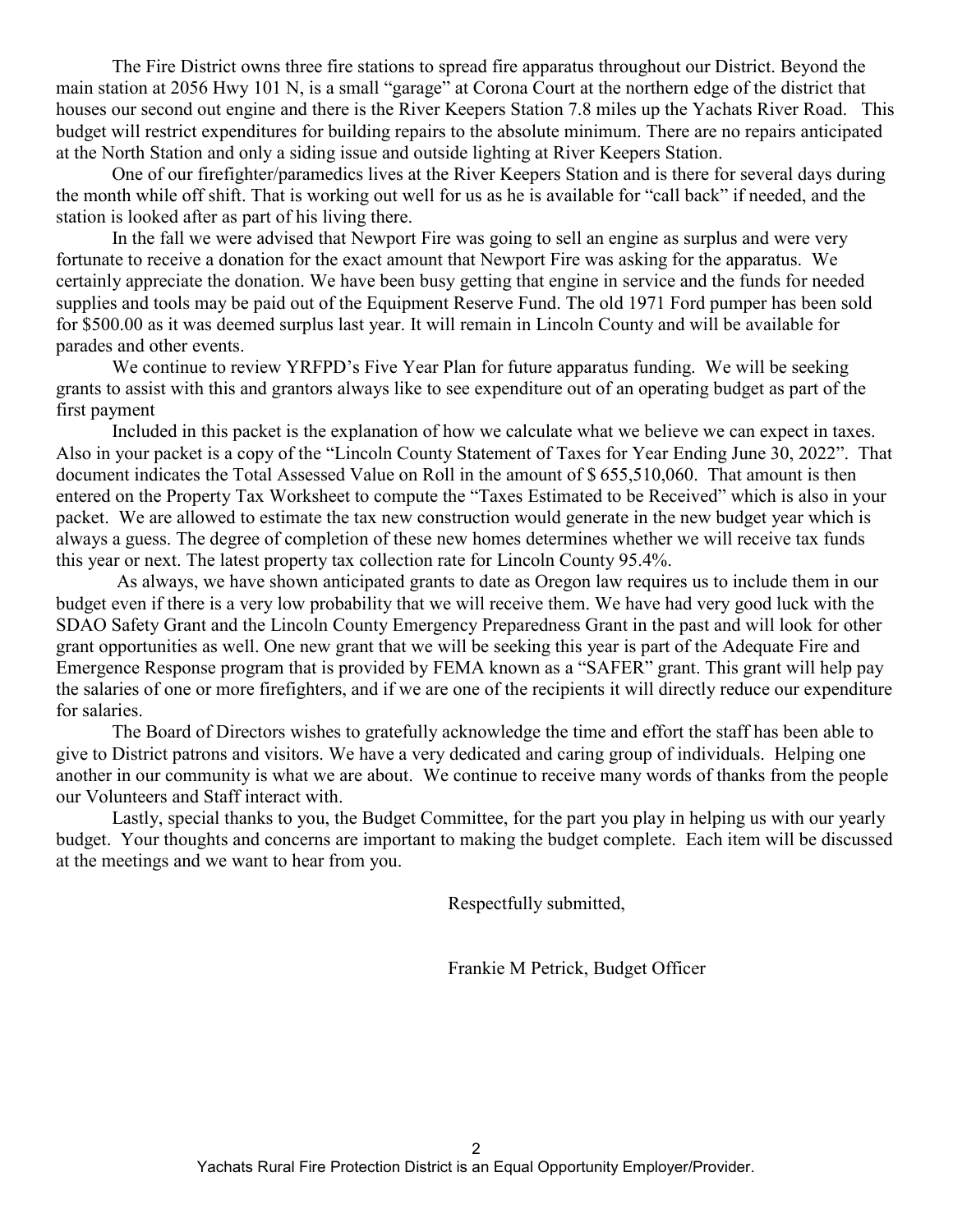

**YACHATS RURAL FIRE PROTECTION DISTRICT PO BOX 1 YACHATS, OREGON 97498 Tel. 541-547-3266 Fax 541-547-4257 e-mail [yrfpd@peak.org](mailto:yrfpd@peak.org) website: [yrfpd.org](http://www.yrfpd.org/)**

In the interest of understanding the line items for the upcoming budget I have included an explanation of what is included in each category.

**FORM LB-20 (INCOME SHEET)** The LB 20 deals with all monies that come into the General Fund of YRFPD. It does not include General Obligation Bond income, which is addressed elsewhere in the budget documents.

801 – Monies are collected by the county on our behalf and deposited directly into our Checking account at Bank of the West. Lincoln County does not charge us for this service.

802 – Tax revenue collected from prior taxes.

805 – Other Lincoln County Income. This could be from equipment rental tax, fish habitat, etc.

850 – Interest earned on General Fund money (non-bond) in various accounts.

860 – Misc. refunds. Special Districts Association of Oregon (SDAO) refunds each year on timely completion of "Best Practices". They try to help us out by our ability to stay current on issues that could impact our liability. This year the subject is Board Member education. Ocean Shores payment from Oregon State Parks for fire suppression on the beach.

870 – Sale of equipment. Usually, we don't have items to sell, but would include the sale of an old fire engine.

880 – Sale of any property.

891 – Transfer in from GO Bond fund. We are still working on the relocation of the creek and costs necessary for any expense associated with that can be received from the GO bond funds.

894 – Loan from bank to run district until new budget year OR end of this budget year if needed.

895 – Lincoln County Board of Commissioners offers Emergency Preparedness Grants each year & we have received those without issue for several years. This is a matching grant.

895 – SDAO offers a matching grant opportunity each year and we have been fortunate over the years to qualify for their grants as well.

895- Staffing for Adequate Fire and Emergency Response Grant (SAFER). Some matching for this grant is required depending on items asked for. Next SAFER Grant opportunity will be late 2022 or early 2023.

897 – Conflagration funds are received when we are asked to respond by Oregon State Fire Marshal (OSFM) to out of control fires in Oregon or surrounding states. When any apparatus goes on conflagration it clocks in for the entire time it is away from its home station. Manpower is paid by OSFM for workers going and for employees that need to fill in when the crew leaves for conflagration.

## **FORM LB – 30/31 (EXPENSE SHEETS)** The LB 30 deals with expenses from the General Fund. **Wages**

901 – Wages paid to employees

902 – Medical insurance for 8 employees. Some employees have dependents and some do not.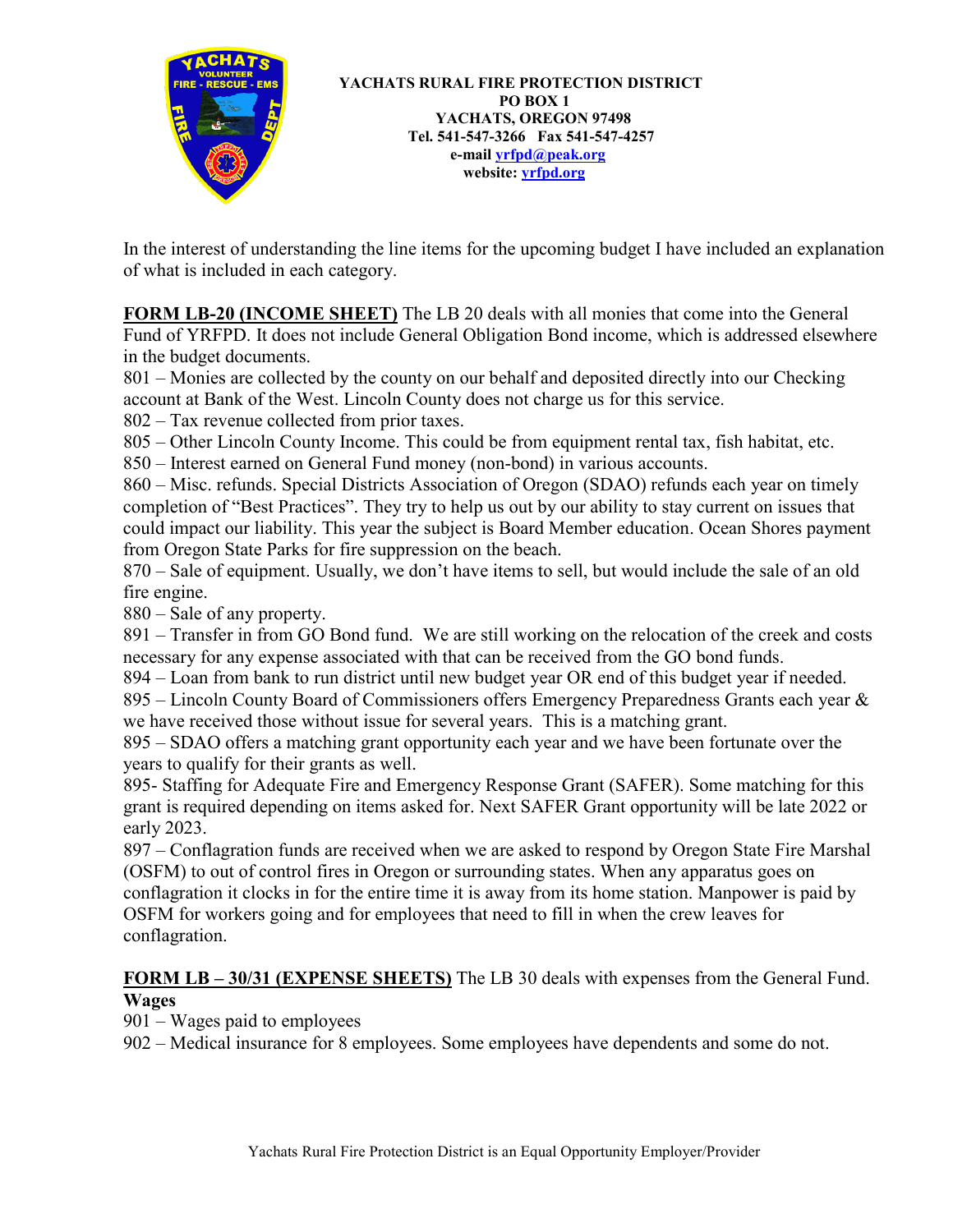903 – Public Employees Retirement System (PERS), some public employees are required to have PERS paid on them. They are not Federal Insurance Contributions Act (FICA) employees. Medicare is paid on all employees.

905 – Taxes for employees includes Workers Benefit Fund (WBF) funds return-to-work programs, provides increased benefits over time for workers who are permanently and totally disabled, and gives benefits to families of workers who die from workplace injuries or diseases.), FICA, Medicare and SUTA (state unemployment)

911 - Workers compensation insurance is mandatory and is based on hours worked, but does not include Overtime, Vacation time and Compassionate leave time. We pay this at the beginning of the budget year and usually get a refund for any overpayment in September of each year. That money shows as income under Refunds when it is received.

912 – ORS 243.035 requires a \$10,000 life insurance policy for on duty firefighters. Our district also provides 24-hour accidental death & dismemberment and a Group Term Life Insurance.

913 – This is a reimbursement category for Volunteers for responding to calls. YRFPD also set up a Length of Service Award Program (LOSAP) several years ago. This would benefit those Volunteers with some longevity. We used to do annual awards for length of service, but when the IRS required us to classify volunteers receiving those awards as employees, we moved to the LOSAP. It does require a few years to be vested and currently Shelby and Frankie are the only members that are vested. At the direction of the Board funds have not been put into the LOSAP for several years. Neither Knife nor Petrick have any retirement through PERS. There is no money allocated in this category for LOSAP at this time.

914 – This category is for medical benefits that are outside of current insurance. For example, a new employee goes in for a physical or respiratory screening. That bill will be paid from this line item.

## **Equipment and Operations**

915 – Uniform allowance.

916 – Interoperability is for the Lincoln County Cost Share for county wide emergency radio system.

917 – Repayment of loans, including interest.

918 – Employee and Volunteer recruitment and retention. This could be for advertising positions.

921 – Willamette Valley Communication Center (WVCC) is the dispatching agency that receives 911 calls from the public and then dispatches the call to the appropriate fire agency. We have a contract with them for dispatching as does Lincoln County Sheriff, Central Oregon Coast Fire, Seal Rock Fire, Newport Fire, Depoe Bay Fire and Siletz Fire. Toledo and Lincoln City have their own dispatching centers. Billing for service is dependent on how much an agency uses the system. Call volume is the method for determining billing. The 911 surcharge (as allowed by the Legislature) is subtracted from our bill and the balance is paid by YRFPD on a quarterly billing cycle.

922 – This covers the cost of radio purchase and repair. We have 11 base or portable and 12 handheld radios. Life of a radio can be many years; batteries are replaced yearly as needed.

926 – This provides funding for gas, diesel, oil, antifreeze, DEF and other auto fluids.

927 – Equipment maintenance includes the annual inspection for rolling stock as well as hose, ladder and pump testing. These services are done by outside venders.

931 – Training funds are for those times when we must send someone out for training or pay an instructor for coming to us.

937 – Part of a fire district's job is to teach fire safety. We provide fire prevention materials to South Lincoln County thru fairs and handouts. We have relied heavily on SLA in the past to help with this endeavor due to shortage of YRFPD funds.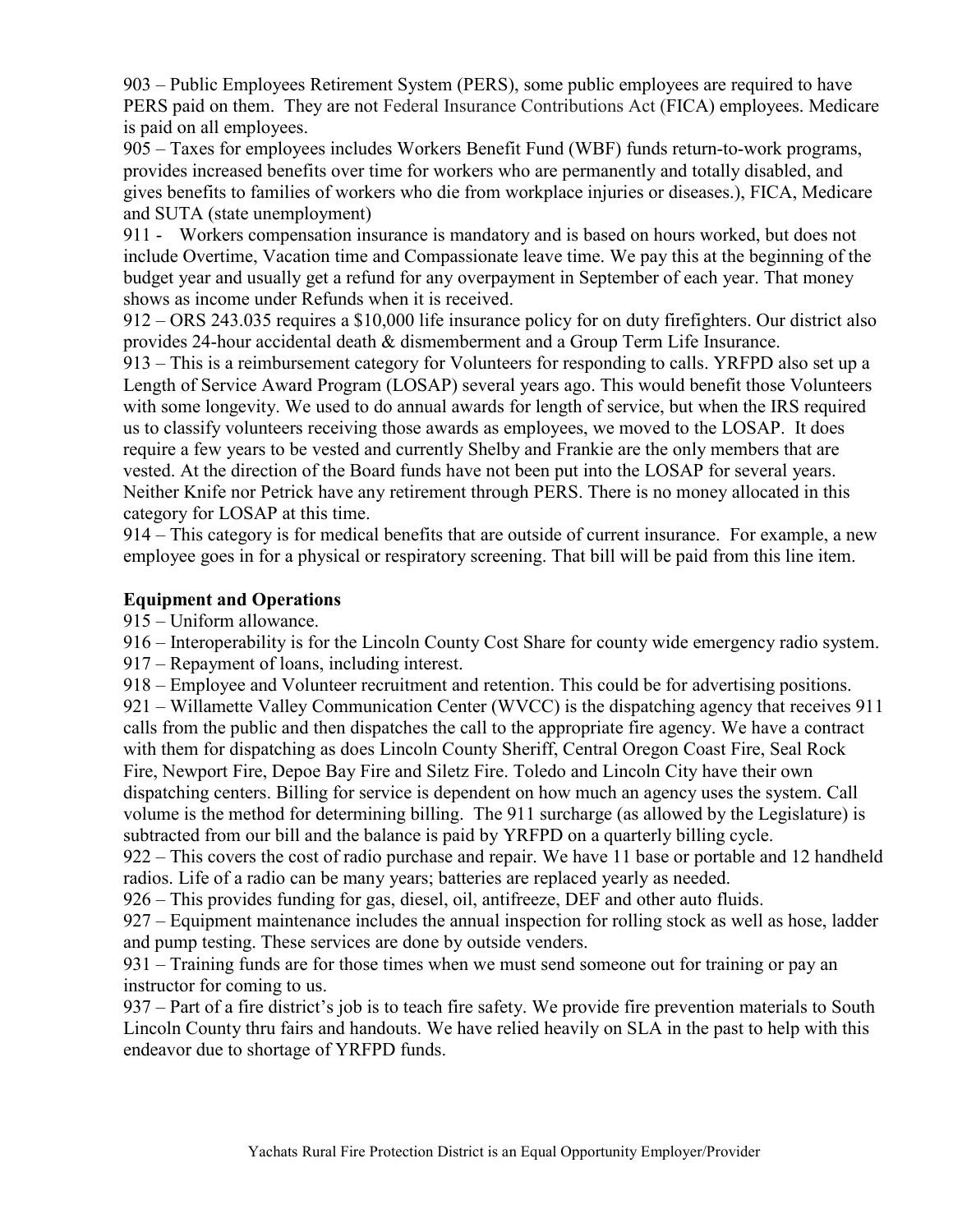940 – This category is for small equipment, firefighting foam, nuts, bolts, batteries and the list goes on.

944 – Response gear is what a firefighter wears when on shift. That includes duty boots, pants, shirts, T-shirts, caps as well as turnout pants, coats, breathing apparatus, gloves, boots and helmets. Wildland gear includes fire safe clothing, nonmetallic leather boots, gloves and face shields.

The safety requirements and response gear are the same whether a person is paid or a volunteer. 945 – Hydrant repair and maintenance was established to assist Southwest Lincoln County PUD with the ability to repair or replace the occasional hydrant. We try to budget  $\frac{1}{2}$  a hydrant each year, but this fund too has taken a hit with low funds.

947 – This line item pays for the match of any requested grant.

983 – Fire hose is required to be tested each year to determine if it is safe to use. We test about 11,000 feet per year. Ladders and nozzles are tested as well. This year we bought a small amount to put on the new engine, but our supply of hose is otherwise adequate at this time.

## **Administration**

923 – Office telephone service, internet service and web hosting.

924 – Includes paper, pens, tape staples, half of the copier maintenance; Department of Motor Vehicle checks on employees and volunteers.

932 – There are classes available for Board Members and administrative staff. With the change due to COVID, many trainings are on line at a reduced fee.

934 – We are required by Oregon State Law to have a yearly audit and that is done in August thru November. Legal fees may or may not be needed, but some amount is always included in the budget. 936 – Expenses for the cost of conducting an election, such as the one YRFPD is putting on the ballot in November of 2022.

938 – This line item covers the required notices for elections, budgets and any other required legal notices. Sometimes we sponsor a appreciation page as well.

## **Buildings**

925 – Central Lincoln PUD provides us with power, South Lincoln Water PUD provides water. 928 – This line covers a variety of items including; fire alarm monitoring, cleaning supplies, toilet paper, paper towels, outside maintenance and septic tank monitoring.

933 – Insurance and bonds includes property liability, vehicle insurance, bonds (Business Service Bond is a type of surety bond that protects the District Patrons from acts of theft, larceny or fraud committed by employees.) Our insurance is through SDAO and Hartford.

948 – This line item is for disaster preparedness including emergency food supplies, crockery, tarps, axes, stoves, blankets, etc. to contribute to what other caches might be in South County if a major disaster occurs.

### **Major Expense/Fire trucks**

980 – Major station expense is for medium to large repairs. Replace siding, repair siding, painting, asphalt coating, sewer line repair. This would include any item that improves the property substantially.

981 – Purchase or lease of fire apparatus, including pickups.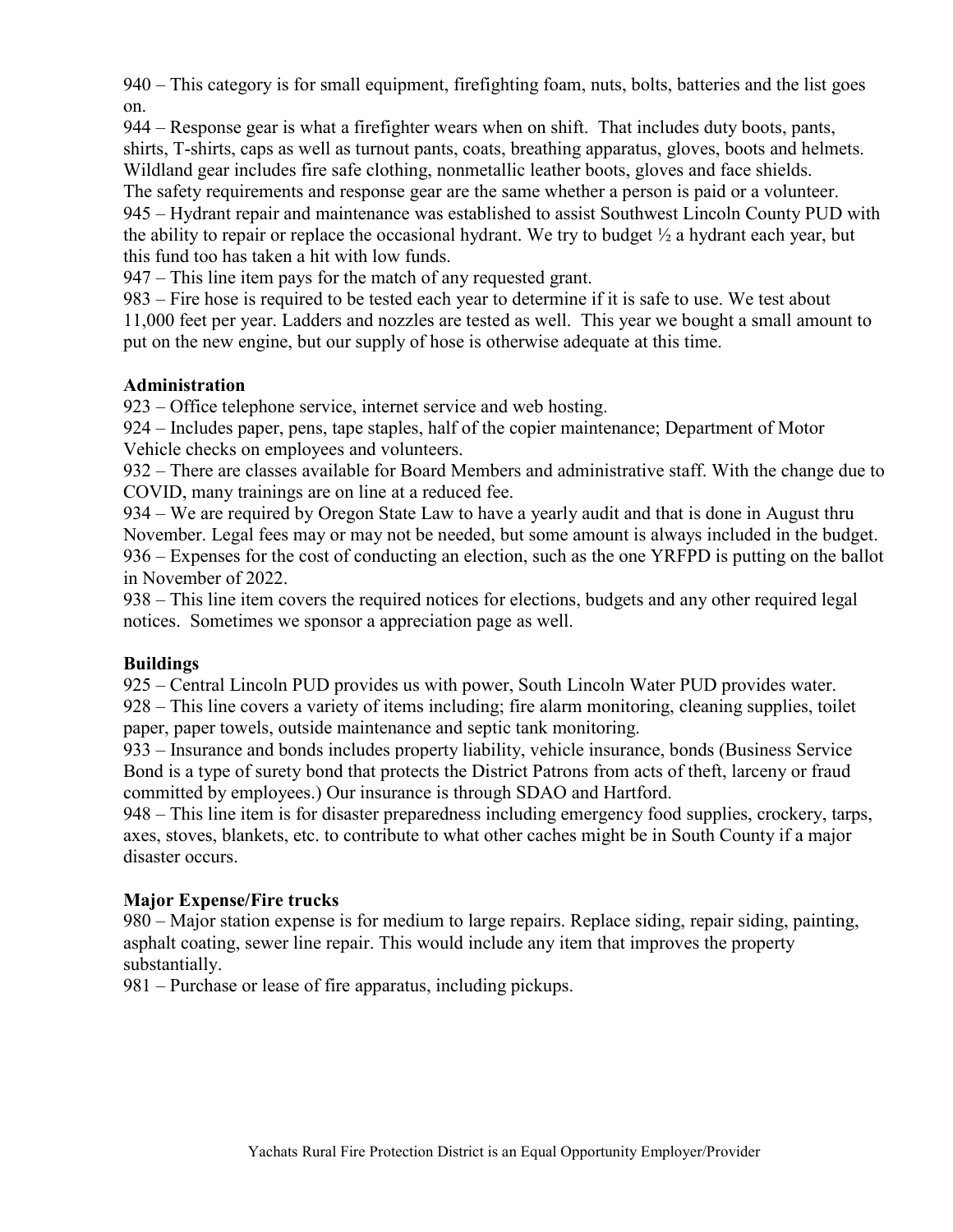

# **LINCOLN COUNTY STATEMENT OF TAXES FOR YEAR ENDING JUNE 30, 2022 ASSESSMENT ROLL OF 2021-22**

## **Detail of Taxing District Values and Rates**

|                                          |                       | TOTAL                 |                  |                     |             | 2021-22        |
|------------------------------------------|-----------------------|-----------------------|------------------|---------------------|-------------|----------------|
|                                          | <b>TOTAL</b>          | <b>ASSESSED VALUE</b> | 2021-22          | 2021-22             | 2021-22     | <b>TOTAL</b>   |
| <b>TAXING DISTRICT</b>                   | <b>ASSESSED VALUE</b> | то                    | <b>OPERATING</b> | <b>LOCAL OPTION</b> | <b>BOND</b> | <b>BILLING</b> |
|                                          | <b>ON ROLL</b>        | <b>CALCULATE RATE</b> | <b>RATE</b>      | <b>RATE</b>         | <b>RATE</b> | <b>RATE</b>    |
| A-ESD LINN-BENTON-LINCOLN <sup>(1)</sup> | 8,892,763,888         | 8,535,630,922         | 0.3049           | 0.0000              | 0.0000      | 0.3049         |
| A-LINC CO ANIMAL SVCS DISTRICT           | 8,892,763,888         | 8,535,630,922         | 0.1100           | 0.0000              | 0.0000      | 0.1100         |
| A-LINC CO EXTENSION SERVICE              | 8,892,763,888         | 8,535,630,922         | 0.0451           | 0.0000              | 0.0000      | 0.0451         |
| A-LINC CO GENERAL                        | 8,892,763,888         | 8.535.630.922         | 2.8202           | 0.0000              | 0.0000      | 2.8202         |
| A-LINC CO SCHOOL UNIT (2)                | 8,892,763,888         | 8,535,630,922         | 4.9092           | 0.0000              | 0.6594      | 5.5686         |
| A-LINC CO SOLID WASTE DISTRICT           | 8,892,763,888         | 8,535,630,922         | 0.0000           | 0.0000              | 0.0000      | 0.0000         |
| A-LINC CO TRANSPORTATION SERV DIST       | 8,892,763,888         | 8,535,630,922         | 0.0974           | 0.0000              | 0.0000      | 0.0974         |
| A-OR CST COMM COLLEGE                    | 8.892.763.888         | 8,535,630,922         | 0.1757           | 0.0000              | 0.2295      | 0.4052         |
| CITY OF DEPOE BAY                        | 470,983,590           | 440,468,040           | 0.0000           | 0.0000              | 0.5716      | 0.5716         |
| CITY OF LINCOLN CITY                     | 2,010,997,070         | 1,998,247,990         | 4.0996           | 0.0000              | 0.8376      | 4.9372         |
| <b>CITY OF NEWPORT</b>                   | 1,625,399,477         | 1,386,508,963         | 5.5938           | 0.0000              | 1.7918      | 7.3856         |
| <b>CITY OF SILETZ</b>                    | 58,322,060            | 58,322,060            | 0.2376           | 0.0000              | 0.0000      | 0.2376         |
| CITY OF TOLEDO                           | 443,298,540           | 443,298,540           | 5.1800           | 0.0000              | 0.3938      | 5.5738         |
| <b>CITY OF WALDPORT</b>                  | 263,276,730           | 257,080,290           | 2.3328           | 0.0000              | 0.3347      | 2.6675         |
| <b>CITY OF YACHATS</b>                   | 332,782,520           | 282,993,805           | 0.1717           | 0.0000              | 0.1550      | 0.3267         |
| F-ALSEA RFPD <sup>(3)</sup>              | 9,313,460             | 9,313,460             | 1.1363           | 0.0000              | 0.0000      | 1.1363         |
| F-CENTRAL OR CST FIRE & RESCUE           | 439,967,820           | 433,706,710           | 0.8209           | 1.5200              | 0.0000      | 2.3409         |
| F-DEPOE BAY RFPD                         | 1,431,518,090         | 1,410,289,470         | 0.8323           | 1.0900              | 0.0000      | 1.9223         |
| <b>F-NEWPORT RFPD</b>                    | 357,000,575           | 338,529,429           | 0.8817           | 0.0000              | 0.0000      | 0.8817         |
| F-N LINC FIRE&RES #1 (4)                 | 2,514,187,780         | 2,501,683,084         | 0.6783           | 0.8400              | 0.3220      | 1.8403         |
| <b>F-SEAL ROCK RFPD</b>                  | 575,156,050           | 575,156,050           | 0.4634           | 0.6000              | 0.0000      | 1.0634         |
| <b>F-SILETZ RFPD</b>                     | 176,276,490           | 176,276,490           | 1.3331           | 0.0000              | 0.0000      | 1.3331         |
| F-EAST LINCOLN COUNTY FIRE & RESCUE      | 218,990,570           | 218,990,570           | 1.0522           | 0.0000              | 0.0000      | 1.0522         |
| <b>F-YACHATS RFPD</b>                    | 655,510,060           | 606,647,165           | 0.2896           | 1.2000              | 0.6473      | 2.1369         |
| H-NORTH LINCOLN HEALTH DIST              | 3,270,341,590         | 3,257,592,510         | 0.5184           | 0.0000              | 0.0000      | 0.5184         |
| H-PACIFIC COMMUNITIES HEALTH             | 4,559,045,328         | 4,214,661,442         | 0.3625           | 0.0000              | 0.7475      | 1.1100         |
| L-LINC CO LIBRARY                        | 4,487,741,261         | 4,432,036,604         | 0.2465           | 0.0900              | 0.0000      | 0.3365         |
| PORT OF ALSEA                            | 1,540,389,640         | 1,484,271,635         | 0.0333           | 0.0000              | 0.1027      | 0.1360         |
| PORT OF NEWPORT                          | 2,318,088,822         | 2,060,451,491         | 0.0609           | 0.0000              | 0.4292      | 0.4901         |
| PORT OF TOLEDO                           | 1,050,255,830         | 1,050,255,830         | 0.2345           | 0.0000              | 0.0000      | 0.2345         |
| SILETZ AREA LAW ENFORCEMENT SERVICE      | 189,518,100           | 189,518,100           | 1.3100           | 0.0000              | 0.0000      | 1.3100         |
| GREATER TOLEDO POOL RECREATION DIST      | 689,109,050           | 689,109,050           | 0.7700           | 0.0000              | 0.0000      | 0.7700         |
| RD-BAYSHORE ROAD DISTRICT                | 191,262,620           | 191,262,620           | 0.5064           | 0.0000              | 0.0000      | 0.5064         |
| RD-BEAR CREEK HIDEOUT #2 ROAD DIST       | 4,513,510             | 4,513,510             | 1.5000           | 0.0000              | 0.0000      | 1.5000         |
| RD-BEAR VALLEY ROAD DISTRICT             | 8,183,250             | 8,183,250             | 0.2500           | 4.5000              | 0.0000      | 4.7500         |
| RD-BELLE MER SIGL TRACT ROAD DIST        | 45,290,580            | 45,290,580            | 0.0000           | 0.0000              | 0.0000      | 0.0000         |
| RD-BOULDER CREEK RETREAT ROAD DIST       | 13,452,290            | 13,452,290            | 1.4585           | 0.0000              | 0.0000      | 1.4585         |
| RD-CALIFORNIA STREET ROAD DISTRICT       | 7,943,240             | 7,943,240             | 0.8500           | 0.0000              | 0.0000      | 0.8500         |
| RD-FOR FAR ROAD DISTRICT                 | 19,481,920            | 19,481,920            | 0.8966           | 0.0000              | 0.0000      | 0.8966         |
| RD-GLENEDEN BEACH ROAD DISTRICT          | 142,912,010           | 142,912,010           | 0.2258           | 0.0000              | 0.0000      | 0.2258         |
| RD-IDAHO POINT SPECIAL ROAD              | 9.053.000             | 9.053.000             | 0.7500           | 0.0000              | 0.0000      | 0.7500         |
| <b>RD-LAKE POINT ROAD DISTRICT</b>       | 50,344,550            | 50,344,550            | 0.4669           | 0.0000              | 0.0000      | 0.4669         |
| RD-LITTLE SWITZERLAND ROAD DISTRICT      | 9,426,750             | 9.426.750             | 2.1525           | 0.0000              | 0.0000      | 2.1525         |
| RD-LOST CREEK PARK ROAD DISTRICT         | 26,341,800            | 26,341,800            | 1.6015           | 0.0000              | 0.0000      | 1.6015         |
| RD-MAKAI ROAD DISTRICT                   | 38,914,950            | 38.914.950            | 1.0534           | 0.0000              | 0.0000      | 1.0534         |
| RD-MIROCO ROAD DISTRICT                  | 29,129,670            | 29,129,670            | 0.4097           | 0.0000              | 0.0000      | 0.4097         |
| RD-NE SAN MARINE SPECIAL ROAD DISTRICT   | 4,229,880             | 4,229,880             | 1.0000           | 0.0000              | 0.0000      | 1.0000         |
| RD-NEW BRIDGE SPECIAL ROAD DISTRICT      | 4,423,750             | 4,423,750             | 1.0000           | 0.0000              | 0.0000      | 1.0000         |
| <b>RD-PACIFIC SHORES ROAD DISTRICT</b>   | 30,401,910            | 30,401,910            | 0.8125           | 0.0000              | 0.0000      | 0.8125         |
| RD-PANTHER CREEK ROAD DISTRICT           | 23,137,030            | 23,137,030            | 0.8608           | 0.0000              | 0.0000      | 0.8608         |
| RD-SALMON RIVER PARK SPECIAL ROAD        | 5,374,500             | 5,374,500             | 0.0000           | 0.0000              | 0.0000      | 0.0000         |
| RD-SE NELSON WAYSIDE DRIVE ROAD DISTRICT | 8,110,440             | 8,110,440             | 0.5000           | 0.0000              | 0.0000      | 0.5000         |
| RD-SANDPIPER VILLAGE SPEC.ROAD DISTRICT  | 58,372,950            | 58,372,950            | 0.5676           | 0.0000              | 0.0000      | 0.5676         |
| RD-SILVER SANDS SPECIAL ROAD DISTRICT    | 9,102,670             | 9,102,670             | 0.6000           | 0.0000              | 0.0000      | 0.6000         |
| RD-STARR CREEK ROAD DISTRICT             | 22,473,630            | 22,473,630            | 0.9978           | 0.0000              | 0.0000      | 0.9978         |
| RD-SURFLAND #1 ROAD DISTRICT             | 27,229,180            | 27,229,180            | 0.3458           | 0.0000              | 0.0000      | 0.3458         |
| RD-WALDPORT ROAD #3                      | 263,276,730           | 257,080,290           | 0.6960           | 0.0000              | 0.0000      | 0.6960         |
| RD-WESTWOOD VILLAGE ROAD DISTRICT        | 18,190,930            | 18.190.930            | 0.3625           | 0.0000              | 0.0000      | 0.3625         |
| SAN-CAPE FOULWEATHER SANITARY DISTRICT   | 122,323,740           | 122,323,740           | 0.0000           | 0.0000              | 0.0000      | 0.0000         |
| SAN-GLENEDEN SANITARY DISTRICT           | 551,207,290           | 551,207,290           | 0.0000           | 0.0000              | 0.0000      | 0.0000         |
| SAN-SALISHAN SANITARY DISTRICT           | 165,896,210           | 165,896,210           | 0.0000           | 0.0000              | 0.0000      | 0.0000         |
| SAN-SILETZ KEY SANITARY DISTRICT         | 11,198,620            | 11,198,620            | 1.0000           | 0.0000              | 0.0000      | 1.0000         |
| WTR-BEVERLY BEACH WATER DISTRICT         | 32,337,470            | 32,337,470            | 0.8626           | 0.0000              | 1.1274      | 1.9900         |
| WTR-CAR-MEL BEACH WATER DISTRICT         | 5,298,520             | 5,298,520             | 0.0000           | 0.0000              | 0.0000      | 0.0000         |
| WTR-DEV LK-IN---WATER IMP DISTRICT       | 574,590,090           | 573,780,268           | 0.2499           | 0.0000              | 0.0000      | 0.2499         |
| WTR-DEV LK-OUT---WATER IMP DISTRICT      | 1,312,008,240         | 1,311,334,160         | 0.1280           | 0.0000              | 0.0000      | 0.1280         |
| WTR-KERNVILLE-GB-LB WATER DISTRICT       | 851,482,550           | 851,482,550           | 0.0000           | 0.6800              | 0.0000      | 0.6800         |
| WTR-LOWER SILETZ WATER DISTRICT          | 28,888,840            | 28,888,840            | 0.0000           | 0.0000              | 0.0000      | 0.0000         |
| WTR-OTTER ROCK WATER DISTRICT            | 44,212,200            | 44,212,200            | 0.0000           | 0.0000              | 0.0000      | 0.0000         |
| WTR-PANTHER CREEK WATER DISTRICT         | 22,129,030            | 22,129,030            | 1.1397           | 0.0000              | 0.0000      | 1.1397         |
| WTR-SEAL ROCK WATER DISTRICT             | 766,966,200           | 748,606,525           | 0.1259           | 0.0000              | 1.0421      | 1.1680         |
| WTR-SW LINCOLN CNTY WATER PUD            | 329,539,720           | 329,539,720           | 0.0000           | 0.0000              | 0.0000      | 0.0000         |
| WTR-SW LINCOLN WATER DISTRICT            | 329,539,720           | 329,064,020           | 0.0000           | 0.0000              | 0.0000      | 0.0000         |
|                                          |                       |                       |                  |                     |             |                |

(1) Joint District with Linn, Benton, Lane, Marion, and Polk Counties.

(2) Joint District with Lane County.

(3) Joint District with Benton County.

(4) Joint District with Tillamook County.

Prepared By Lincoln County Assessor's Office

**Joe Davidson, Assessor Jayne Welch, Treasurer/Tax Collector Lincoln County Oregon**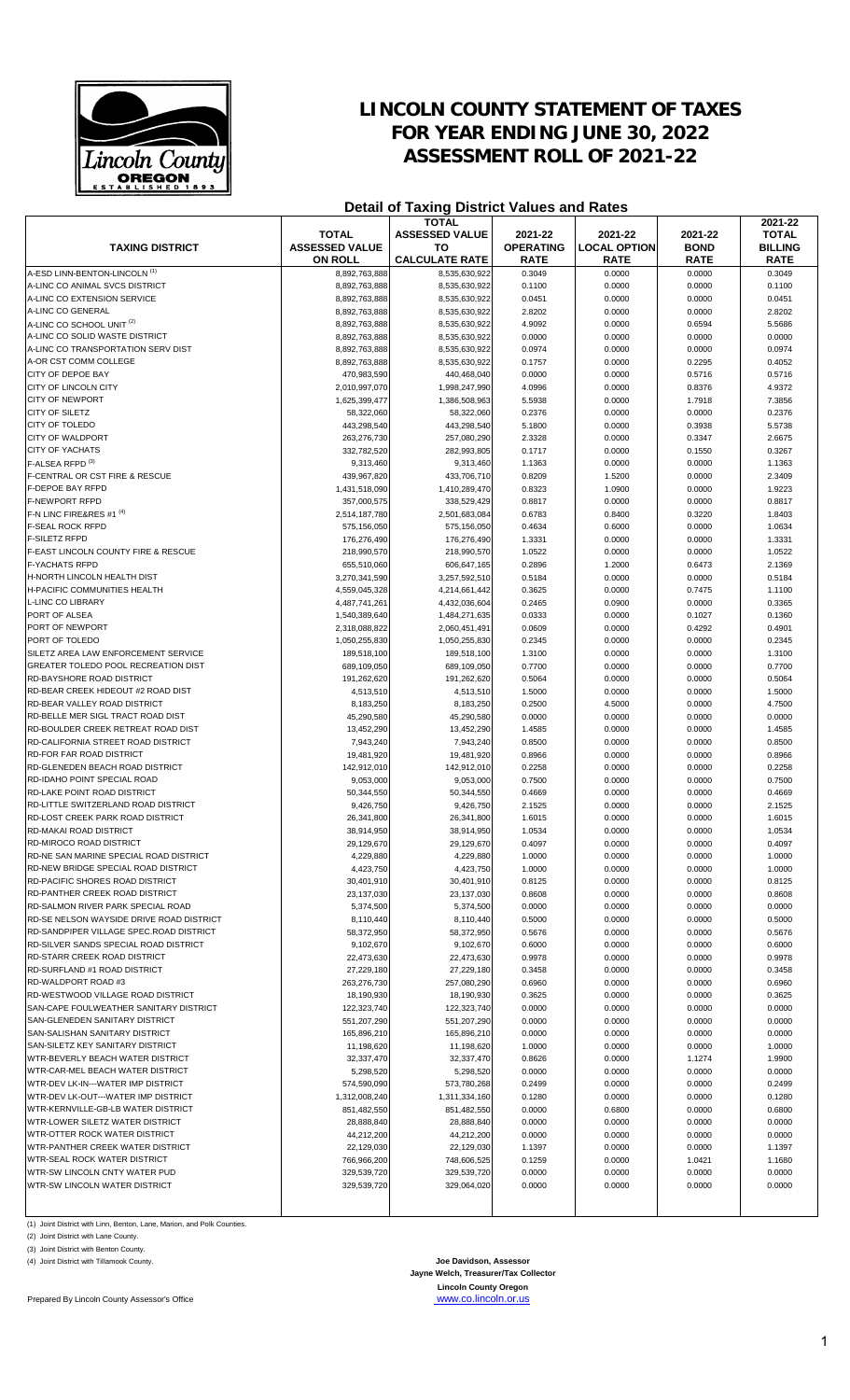# **2022-2023 PROPERTY TAX WORKSHEET**

 $\overline{ }$ 

| <b>Enter your Permanent</b><br><b>Rate Levy</b><br>$$0.2896$ / \$1000<br>1. Permanent Rate Limit                                                                                                                                                 |             | <b>Enter your LOT</b> | \$<br>0.59<br>\$<br>0.61<br>$$1,2000$ / \$1000                                                               | <b>Enter your</b><br>estimated total<br><b>Assessed Value</b><br><b>Including Urban</b><br><b>Growth Boundry</b> |
|--------------------------------------------------------------------------------------------------------------------------------------------------------------------------------------------------------------------------------------------------|-------------|-----------------------|--------------------------------------------------------------------------------------------------------------|------------------------------------------------------------------------------------------------------------------|
| 2. Est. Assessed Value                                                                                                                                                                                                                           |             | \$606,647,165.00      |                                                                                                              | \$655,510,060.00                                                                                                 |
| 3. Tax rate (per dollar)<br>(converts rate to a decimal)                                                                                                                                                                                         | $\mathbf X$ | 0.0002896             | <b>Enter your</b><br>estimated total<br><b>Assessed Value</b><br><b>Minus Urban</b><br><b>Growth Boundry</b> | 0.0012000                                                                                                        |
| 4. Amount the Rate would raise                                                                                                                                                                                                                   |             | \$175,685.02          |                                                                                                              | \$786,612.07                                                                                                     |
| 5. Estimate Measure 5 loss (compression)<br>Assessor sends report in Oct each yr<br>shows current yr information referred<br>to as the Table 4a - Summary of<br>Assessment & Levies (SAL) - This inform<br>is entered on LB-1 & 3 form, line 14a |             | \$0.00                |                                                                                                              | \$0.00                                                                                                           |
| 6. Tax to be billed                                                                                                                                                                                                                              | $=$         | \$175,685.02          | $=$                                                                                                          | \$786,612.07                                                                                                     |
| 7. Average Collection Factor<br>See your forms & instructions booklet -<br>Page 17 for a 5 year report - by county                                                                                                                               | $\mathbf X$ | 0.946                 | $\mathbf X$                                                                                                  | 0.946                                                                                                            |
| 8. Taxes Estimated to be Received<br>Gets entered on LB-1 & 3 form, line 11                                                                                                                                                                      |             | \$166,198.03          | =                                                                                                            | \$744,135.02                                                                                                     |
| 9. Loss due to discount & uncollectables<br>(line 6 minus line 8)<br>Gets entered on LB-1 & 3 form, line 14b                                                                                                                                     | $=$         | \$9,486.99            | $=$                                                                                                          | \$42,477.05                                                                                                      |
| <b>TOTAL</b>                                                                                                                                                                                                                                     |             |                       | \$910,333.05                                                                                                 |                                                                                                                  |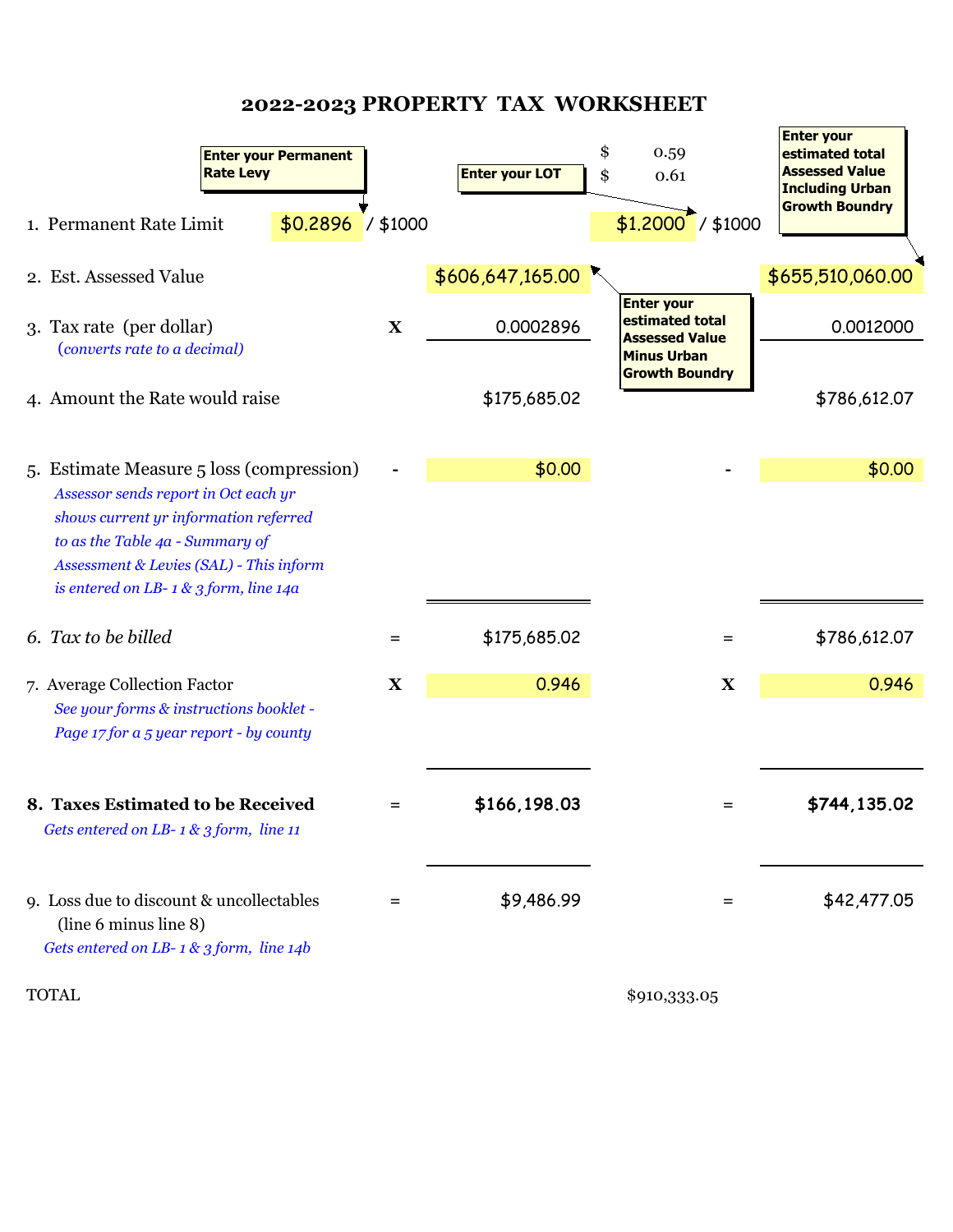## **RESOURCES AND REQUIREMENTS**

**FORM LB-20**

## **GENERAL FUND**

#### **Yachats Rural Fire Protection District**

| <b>Historical Data</b> |                                    |                                          |                          |                                                                                                        |                    | Budget for Next Year 2022-2023         |                                        |                              |                  |
|------------------------|------------------------------------|------------------------------------------|--------------------------|--------------------------------------------------------------------------------------------------------|--------------------|----------------------------------------|----------------------------------------|------------------------------|------------------|
|                        | Actual                             |                                          | <b>Adopted Budget</b>    |                                                                                                        |                    | Proposed By                            |                                        |                              |                  |
|                        | Second Preceding<br>Year 2019-2020 | <b>First Preceding</b><br>Year 2020-2021 | This Year<br>2021-2022   | <b>RESOURCE DESCRIPTION</b>                                                                            | Acct.<br><b>No</b> | <b>Budget Officer</b><br>2022-<br>2023 | Approved By<br><b>Budget Committee</b> | Adopted By<br>Governing Body |                  |
|                        |                                    |                                          |                          |                                                                                                        |                    |                                        |                                        |                              |                  |
| $\mathbf{1}$           | 92,536                             | 36,737                                   |                          | 30,160 Networking Capital - Modified Accrural                                                          |                    |                                        |                                        |                              | $\mathbf{1}$     |
| $\overline{2}$         |                                    | $\blacksquare$                           | $\blacksquare$           | <b>Checking Account</b>                                                                                | 2026               | 2,000                                  |                                        |                              | $\overline{2}$   |
| $\mathbf{3}$           |                                    |                                          | $\overline{\phantom{a}}$ | Payroll liability account                                                                              | 369                | 12,000                                 |                                        |                              | $\sqrt{3}$       |
| $\overline{4}$         |                                    | $\sim$                                   |                          | Local Gov Investment Pool                                                                              | 5562               | 1,162                                  |                                        |                              | $\overline{4}$   |
| $\,$ 5 $\,$            |                                    |                                          |                          | Moneymarket/Savings                                                                                    | 3992               | 10,995                                 |                                        |                              | $\overline{5}$   |
| 6                      |                                    |                                          |                          |                                                                                                        |                    |                                        |                                        |                              | $\,6\,$          |
| $\overline{7}$         | 22,774                             | 32,404                                   | 32,000                   | Previously levied taxes estimated                                                                      | 802                | 30,000                                 |                                        |                              | $\overline{7}$   |
| 8                      |                                    | 164                                      |                          | 500 Other Lincoln County Income                                                                        | 805                | 200                                    |                                        |                              | $\bf 8$          |
| 9                      | 2,005                              | 495                                      | 3,000                    | Interest                                                                                               | 850                | 500                                    |                                        |                              | $\boldsymbol{9}$ |
| 10                     | 4,791                              | 12,099                                   | 5,000                    | Misc. Refunds                                                                                          | 860                | 5,000                                  |                                        |                              | 10               |
| 11                     |                                    |                                          |                          | <b>OTHER RESOURCES</b>                                                                                 |                    |                                        |                                        |                              | $\overline{11}$  |
| 12                     |                                    |                                          |                          |                                                                                                        |                    |                                        |                                        |                              | 12               |
| 13                     |                                    | 1,102                                    | 1,000                    | Sale of Equipment                                                                                      | 870                | $\sim$                                 |                                        |                              | 13               |
| 14                     |                                    |                                          | 450,000                  | Sale of Property                                                                                       | 880                | $\blacksquare$                         |                                        |                              | 14               |
| 15                     | 4,600                              | 109,904                                  | 50.000                   | Misc. Income - general                                                                                 | 890                | 350                                    |                                        |                              | 15               |
| 16                     |                                    |                                          | $\blacksquare$           | Misc - Staffing Agreement w/ South Lincoln                                                             | 890                | 18,000                                 |                                        |                              | 16               |
| 17                     |                                    |                                          | $\overline{\phantom{a}}$ | Misc SLA - medical posting                                                                             | 890                | 2,000                                  |                                        |                              | 17               |
| 18                     |                                    |                                          | $\overline{\phantom{a}}$ | Misc - Out of district fire                                                                            | 890                | 1,000                                  |                                        |                              | 18               |
| 19                     |                                    |                                          | $\sim$                   | Misc - Motor Vehicle Response                                                                          | 890                | 500                                    |                                        |                              | 19               |
| $\overline{20}$        |                                    |                                          | 2,500                    | <b>Transfer from GO Bond</b>                                                                           | 891                |                                        |                                        |                              | 20               |
| $\overline{21}$        | 16,081                             | 1,632                                    | 5,000                    | Conflagration                                                                                          | 893                | 3,000                                  |                                        |                              | $\overline{21}$  |
| 22                     | 316.800                            | 461,000                                  | 550,000                  | Loan/Tax anticipation Note                                                                             | 894                | 347,100                                |                                        |                              | $\overline{22}$  |
| 23                     |                                    |                                          |                          |                                                                                                        |                    |                                        |                                        |                              | 23               |
| $\overline{24}$        | 2,500                              | 2,500                                    | 2,500                    | Grant - LC Emergency Prep                                                                              | 895                | 2,500                                  |                                        |                              | 24               |
| $\overline{25}$        |                                    |                                          | $\sim$                   | Grant - SAFER                                                                                          | 895                | 5,000                                  |                                        |                              | 25               |
| 26                     |                                    |                                          | 5,000                    | Grant -SDAO/SDIS                                                                                       | 895                | 2,500                                  |                                        |                              | 26               |
| $\overline{27}$        |                                    |                                          | 5,000                    | Grant - VFA                                                                                            | 895                | 5,000                                  |                                        |                              | 27               |
| 28                     |                                    |                                          |                          |                                                                                                        |                    |                                        |                                        |                              | 28               |
| 29                     |                                    |                                          |                          |                                                                                                        |                    |                                        |                                        |                              | 29               |
| 30                     |                                    |                                          |                          |                                                                                                        |                    |                                        |                                        |                              | 30               |
| 31                     |                                    |                                          |                          |                                                                                                        |                    |                                        |                                        |                              | 31               |
| 32                     |                                    |                                          |                          |                                                                                                        |                    |                                        |                                        |                              | 32               |
| 33                     |                                    |                                          |                          |                                                                                                        |                    |                                        |                                        |                              | 33               |
| 34                     |                                    |                                          |                          |                                                                                                        |                    |                                        |                                        |                              | 34               |
| 35                     | 462,087                            | 658,037                                  | 1,141,660                | Total resources, except taxes to be levied                                                             |                    | 448,807                                | $\blacksquare$                         |                              | 35               |
| 36                     |                                    |                                          | 890.000                  | Taxes estimated to be received                                                                         | 801                | 910.000                                |                                        |                              | 36               |
| 37                     | 836,011                            | 867,377                                  |                          | Taxes collected in year levied                                                                         |                    |                                        |                                        |                              | 37               |
| 38                     | 1,298,098                          | 1,525,414                                |                          | 2,031,660 TOTAL RESOURCES                                                                              |                    | 1,358,807                              | $\blacksquare$                         | $\blacksquare$               | 38               |
|                        | 4/11/2022                          |                                          |                          | *The balance of cash, cash equivalents and investments in the fund at the beginning of the budget year |                    |                                        |                                        | page 1                       |                  |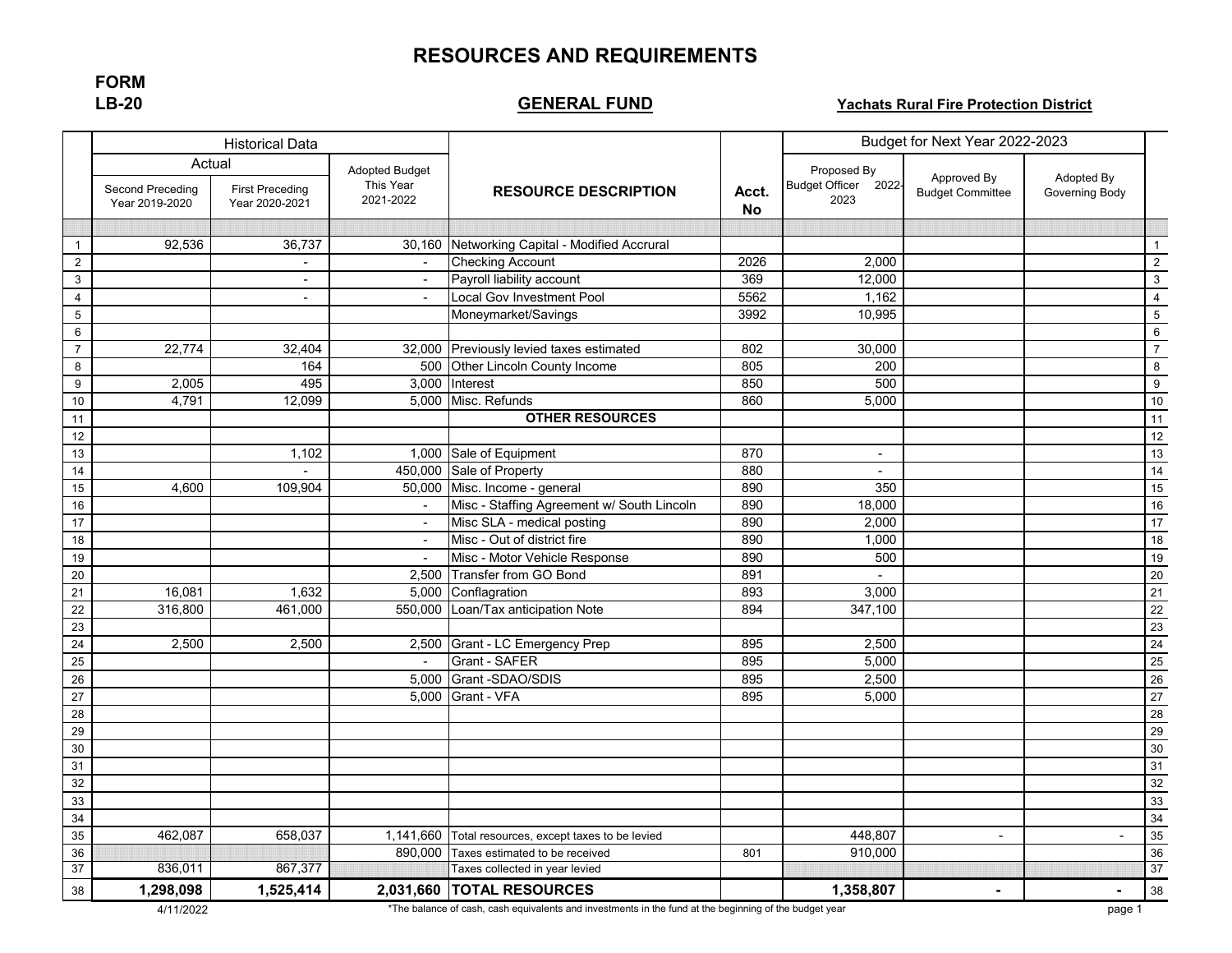# **DETAIL AND SUMMARY REQUIREMENTS**

## GENERAL FUND

**FORM LB-30/31 CENFRAL FUND Yachats Rural Fire Protection District** 

|                              |                                      | <b>HISTORICAL DATA</b>                |                            |                                       |       |                                    | Budget For Next Year 2022-2023                     |                              |                  |  |  |
|------------------------------|--------------------------------------|---------------------------------------|----------------------------|---------------------------------------|-------|------------------------------------|----------------------------------------------------|------------------------------|------------------|--|--|
|                              | Actual                               |                                       |                            |                                       | Acct. |                                    |                                                    |                              |                  |  |  |
|                              | Actual Year 2019-<br>2020            | Actual Year 2020-<br>2021             | $2021 -$<br>Budget<br>2022 | <b>REQUIREMENT DESCRIPTION</b>        | No.   | Officer                            | Proposed by Budget Approved by Budget<br>Committee | Adopted by<br>Governing Body |                  |  |  |
| $\overline{1}$               |                                      |                                       |                            |                                       |       |                                    |                                                    |                              | $\mathbf{1}$     |  |  |
| $\overline{c}$               | 545.725<br>\$                        | \$<br>552,442                         | \$<br>575,843              | Wages                                 | 901   | \$<br>630.000                      |                                                    |                              | $\overline{2}$   |  |  |
| 3                            | \$<br>142,496                        | \$<br>101,259                         | \$<br>129,000              | <b>Medical Insurance</b>              | 902   | $\sqrt[6]{2}$<br>150,000           |                                                    |                              | $\mathbf{3}$     |  |  |
| 4                            | \$<br>115,805                        | $\boldsymbol{\mathsf{\$}}$<br>129,069 | \$<br>100,000              | <b>PERS</b>                           | 903   | \$<br>175,000                      |                                                    |                              | $\overline{4}$   |  |  |
| $\sqrt{5}$                   | \$<br>21,926                         | \$<br>23,628                          | \$<br>21,000               | <b>Taxes for Employees</b>            | 905   | $\sqrt[6]{2}$<br>23,000            |                                                    |                              | $\,$ 5 $\,$      |  |  |
| 6                            | \$<br>20,611                         | $\sqrt[6]{\frac{1}{2}}$<br>21,651     | \$<br>23,000               | <b>Workers Compensation Insurance</b> | 911   | $\sqrt[6]{\frac{1}{2}}$<br>22,000  |                                                    |                              | 6                |  |  |
| $\overline{7}$               | \$<br>7,202                          | \$<br>7,654                           | \$<br>8.500                | Life Insurance                        | 912   | \$<br>8,500                        |                                                    |                              | $\overline{7}$   |  |  |
| 8                            | $\mathfrak{s}$<br>8.114              | \$<br>6,231                           | \$<br>1.000                | <b>Volunteer Benefits Other</b>       | 913   | $\mathfrak{s}$<br>1.000            |                                                    |                              | 8                |  |  |
| 9                            | \$<br>143                            | \$<br>$\overline{a}$                  | \$<br>1,000                | <b>Volunteer Medical Benefits</b>     | 914A  | \$<br>1,000                        |                                                    |                              | $\boldsymbol{9}$ |  |  |
| 10 <sub>1</sub>              | \$                                   | $\sqrt[6]{2}$                         | \$<br>2,000                | <b>Employee Medical Benefits</b>      | 914B  | \$<br>2,000                        |                                                    |                              | 10               |  |  |
| 11                           | $\boldsymbol{\mathsf{s}}$<br>862.022 | \$<br>841,934                         | \$<br>861.343              | <b>WAGES TOTAL</b>                    |       | \$<br>1,012,500                    | \$                                                 | \$                           | 11               |  |  |
| 12                           |                                      |                                       |                            |                                       |       |                                    |                                                    |                              | 12               |  |  |
| 13                           | $\sqrt[6]{2}$<br>1,631               | \$<br>105                             | \$<br>1,000                | Uniform                               | 915   | \$<br>500                          |                                                    |                              | 13               |  |  |
| 14                           | $\mathfrak{s}$<br>3,672              | $\sqrt[6]{\frac{1}{2}}$<br>3,487      | \$<br>4,000                | Interoperability                      | 916   | $\sqrt[6]{\frac{1}{2}}$<br>3.700   |                                                    |                              | 14               |  |  |
| 15                           | \$                                   | $\boldsymbol{\mathsf{s}}$             | \$                         | Recruitment/Retention                 | 918   | \$<br>1,000                        |                                                    |                              | 15               |  |  |
| 16                           | $\sqrt{3}$<br>29,198                 | \$<br>24,239                          | \$<br>46,000               | <b>Dispatch Services</b>              | 921   | \$<br>38,000                       |                                                    |                              | 16               |  |  |
| 17                           | \$                                   | \$                                    | \$<br>2.000                | <b>Communication Radio</b>            | 922   | $\mathfrak s$<br>1.000             |                                                    |                              | $\overline{17}$  |  |  |
| $18$ \$                      | 6,420                                | $\boldsymbol{\mathsf{S}}$<br>6.363    | \$<br>9.000                | Fuel. Oil. Lube                       | 926   | $\boldsymbol{\mathsf{S}}$<br>9.000 |                                                    |                              | 18               |  |  |
| 19                           | \$<br>13,845                         | \$<br>10,998                          | \$<br>9,400                | Equipment Maintenance                 | 927   | $\sqrt[6]{\frac{1}{2}}$<br>9,600   |                                                    |                              | $19$             |  |  |
| 20                           | $\sqrt[6]{3}$<br>2,071               | $\mathfrak{s}$<br>761                 | \$<br>500                  | <b>Training and Education</b>         | 931   | $\sqrt[6]{\frac{1}{2}}$<br>500     |                                                    |                              | 20               |  |  |
| $21$ \$                      | 253                                  | \$<br>32                              | \$<br>100                  | <b>Fire Prevention</b>                | 937   | \$<br>100                          |                                                    |                              | 21               |  |  |
| $22$ \$                      | 4,782                                | $\sqrt{2}$<br>10,497                  | $\mathsf{\$}$<br>7.000     | Misc. Small Equipment                 | 940   | $\boldsymbol{\mathsf{S}}$<br>7.000 |                                                    |                              | 22               |  |  |
| 23                           | \$<br>$\overline{a}$                 | \$                                    | \$<br>7,000                | Volunteer Response Gear               | 944A  | $\mathfrak s$<br>7,000             |                                                    |                              | 23               |  |  |
| $24 \overline{\phantom{0}}$  | 982                                  | \$<br>9,665                           | \$<br>7,000                | Employee Response Gear                | 944B  | \$<br>7,000                        |                                                    |                              | 24               |  |  |
| $25$ \$                      | 2.597                                | \$<br>$\overline{\phantom{a}}$        | \$<br>500                  | <b>Hydrant Repair and Maintenance</b> | 945   | $\mathfrak s$<br>500               |                                                    |                              | 25               |  |  |
| 26                           | l \$<br>$\sim$                       | $\sqrt[6]{2}$<br>$\overline{a}$       | \$<br>12,500               | <b>Grant Expense</b>                  | 947   | $\sqrt[6]{2}$<br>15,000            |                                                    |                              | 26               |  |  |
| $27$ \$                      |                                      | \$                                    | \$                         | Fire Hose                             | 983   | \$                                 |                                                    |                              | 27               |  |  |
| $28$ \$                      | 65.451                               | \$<br>66.146                          | \$<br>106.000              | <b>EQUIPMENT AND OPERATIONS TOTAL</b> |       | \$<br>99.900                       | \$                                                 | \$                           | 28               |  |  |
| 29                           |                                      |                                       |                            |                                       |       |                                    |                                                    |                              | 29               |  |  |
| $30$ \ \$                    | 3,612                                | \$<br>3,331                           | \$<br>3,700                | Communications - Telephone            | 923   | \$<br>3,500                        |                                                    |                              | $30\,$           |  |  |
| 31                           | \$<br>3,324                          | $\sqrt[6]{2}$<br>4,277                | \$<br>5,400                | <b>Office Expenses</b>                | 924   | \$<br>4,400                        |                                                    |                              | 31               |  |  |
| 32                           | \$<br>3.278                          | $$\mathbb{S}$$<br>3.665               | \$<br>4.000                | Dues and Conventions                  | 932   | $\mathfrak s$<br>4.000             |                                                    |                              | 32               |  |  |
| $33$ \$                      | 23,361                               | \$<br>16,133                          | \$<br>19,000               | Audit & Legal                         | 934   | \$<br>12,000                       |                                                    |                              | 33               |  |  |
| $34 \overline{\phantom{1}8}$ | $\overline{a}$                       | \$<br>926                             | 1,500<br>\$                | Election                              | 936   | \$<br>2,000                        |                                                    |                              | 34               |  |  |
| 35                           | ا \$<br>924                          | $\mathfrak s$<br>1,101                | \$<br>1.800                | <b>Advertising and Notices</b>        | 938   | $\sqrt[6]{\frac{1}{2}}$<br>1,800   |                                                    |                              | 35               |  |  |
| 36                           | <b>S</b><br>34.499                   | \$<br>29.434                          | \$<br>35.400               | <b>ADMINISTRATION TOTAL</b>           |       | \$<br>27,700                       | \$                                                 | \$                           | 36               |  |  |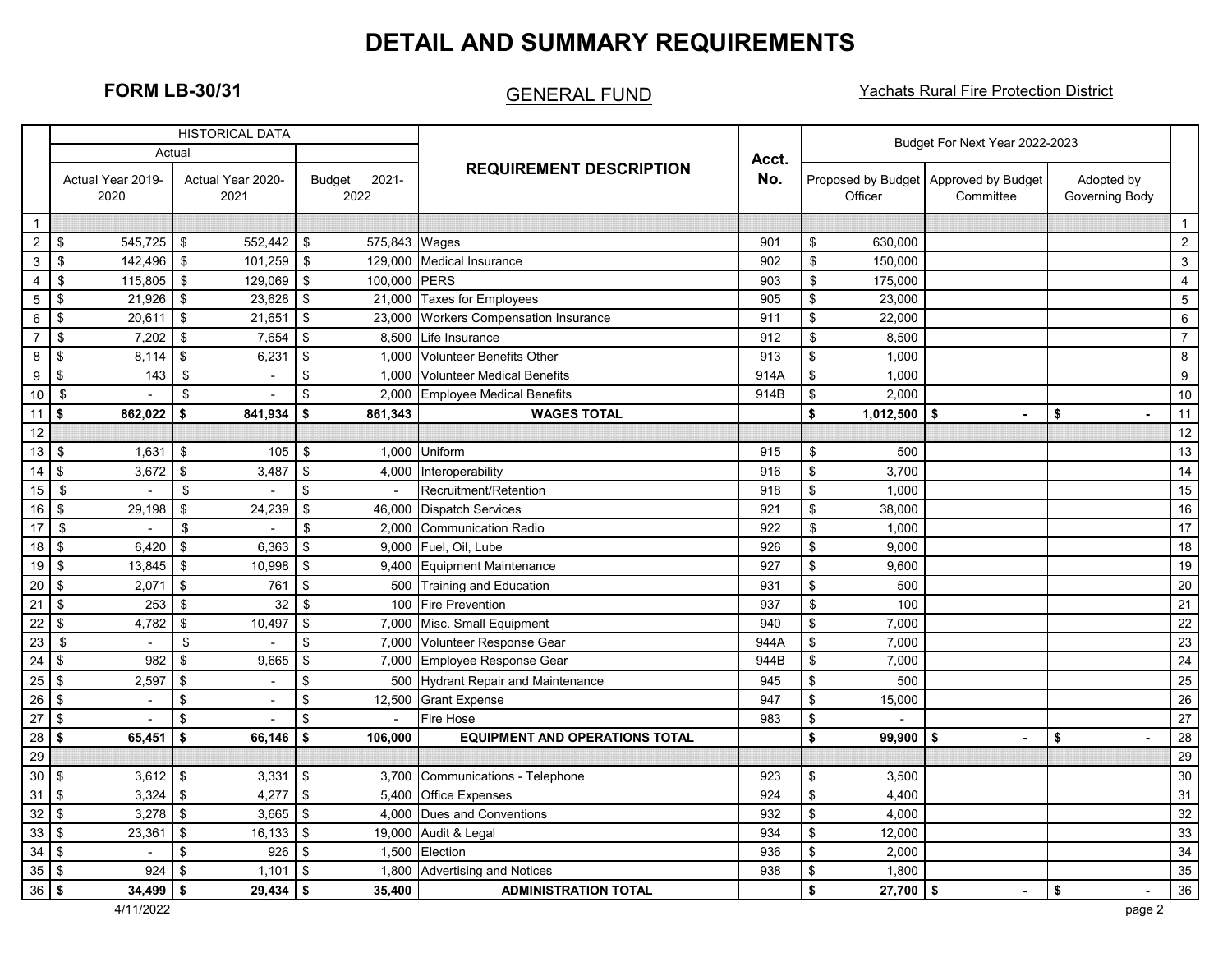# **DETAIL AND SUMMARY REQUIREMENTS**

## GENERAL FUND

**FORM LB-30/31 CENFRAL FUND Yachats Rural Fire Protection District** 

| 37 <sup>8</sup> | 15,475                                | \$  | 15,992                   | \$<br>19,000  | <b>Utilities</b>                           | 925 | \$<br>18,000                   |    |                      | 37 |
|-----------------|---------------------------------------|-----|--------------------------|---------------|--------------------------------------------|-----|--------------------------------|----|----------------------|----|
| $38$ \$         | 4,170                                 | \$  | 6,392                    | \$            | 10,000 Building and Ground Maintenance     | 928 | \$<br>7,000                    |    |                      | 38 |
| 39              | 25,891<br>l \$                        | \$  | 25,695                   | \$            | 42,000 Insurance and Bonds                 | 933 | \$<br>32,000                   |    |                      | 39 |
| 40              | \$<br>2,388                           | \$  | 1,459                    | \$<br>3.000   | <b>Disaster Prep</b>                       |     | \$<br>2,500                    |    |                      | 40 |
| 41              | 47,924<br>l \$                        | \$  | 49,539                   | \$<br>74,000  | <b>BUILDINGS TOTAL</b>                     |     | \$<br>59,500                   | \$ | \$                   | 41 |
| 42              |                                       |     |                          |               |                                            |     |                                |    |                      | 42 |
| 43              | <b>\$</b><br>$\overline{\phantom{a}}$ | \$  | $\overline{\phantom{a}}$ | \$            | Major station expense                      | 980 | \$<br>5,000                    |    |                      | 43 |
| 44              | $\sqrt{3}$<br>$\blacksquare$          | \$  | $\blacksquare$           | \$<br>10,000  | Major equipment purchase/repair            | 981 | \$<br>5,000                    |    |                      | 44 |
| 45              | l \$<br>٠                             | \$  |                          | \$<br>10,000  | <b>MAJOR EXPENSE / EQUIPMENT TOTAL</b>     |     | \$<br>10,000                   | \$ | \$                   | 45 |
| 46              |                                       |     |                          |               |                                            |     |                                |    |                      | 46 |
| 47              | 150,969<br>-\$                        | \$  |                          | \$            | <b>Interfund Transfers</b>                 |     | \$<br>1.000                    |    |                      | 47 |
| 48              | 150,969<br>l \$                       | \$  |                          | \$            | <b>INTERFUND TRANSFERS TOTAL</b>           |     | \$<br>1,000                    | \$ | \$                   | 48 |
| 49              |                                       |     |                          |               |                                            |     |                                |    |                      | 49 |
| 51              | - \$<br>160.679                       | \$  | 382,650                  | \$<br>530.000 | Business Loan/Tax Anticipation Loan        | 917 | \$<br>138,207                  |    |                      | 51 |
| 52              | l \$<br>63,458                        | \$  | 20,522                   | \$            | Land Purchase/Loan Interest                | 984 | \$<br>$\overline{\phantom{a}}$ |    |                      | 52 |
| 53              | 42,818<br><b>\$</b>                   | \$  | 43,996                   | \$            | 47,000 Midi Pumper                         | 985 |                                |    |                      | 53 |
| 54              | 266,955<br>l \$                       | Ŝ.  | 447,167                  | \$<br>577,000 | <b>DEBT SERVICE TOTAL</b>                  |     | \$<br>138,207                  | Ŝ. | \$<br>$\blacksquare$ | 54 |
| 55              |                                       |     |                          |               |                                            |     |                                |    |                      | 55 |
| 56              |                                       |     |                          | \$<br>356,917 | <b>Operating Contigency</b>                |     | \$<br>10.000                   |    |                      | 56 |
| 57              |                                       |     |                          | \$<br>356,917 | <b>REQUIREMENTS NOT ALLOCATED TOTAL</b>    |     | \$<br>10,000                   | \$ | \$<br>$\blacksquare$ | 57 |
| 58              |                                       |     |                          |               |                                            |     |                                |    |                      | 58 |
| 59              | 28,066<br>l \$                        |     |                          |               | <b>ENDING BALANCE (PRIOR YEARS)</b>        |     |                                |    |                      | 59 |
| 60              |                                       |     |                          |               |                                            |     |                                |    |                      | 60 |
| 61              |                                       |     |                          | \$<br>11,000  | <b>UNAPPROPRIATED ENDIING FUND BALANCE</b> |     | \$                             |    |                      | 61 |
| 62              |                                       |     |                          |               |                                            |     |                                |    |                      | 62 |
| 63              | 1,455,886<br>l \$                     | -\$ | $1,434,220$ \$           | 2,031,660     | <b>TOTAL ORGANIZATIONAL REQUIREMENTS</b>   |     | \$<br>$1,358,807$   \$         |    | \$<br>$\blacksquare$ | 63 |
|                 |                                       |     |                          |               |                                            |     |                                |    |                      |    |

4/11/2022 page 3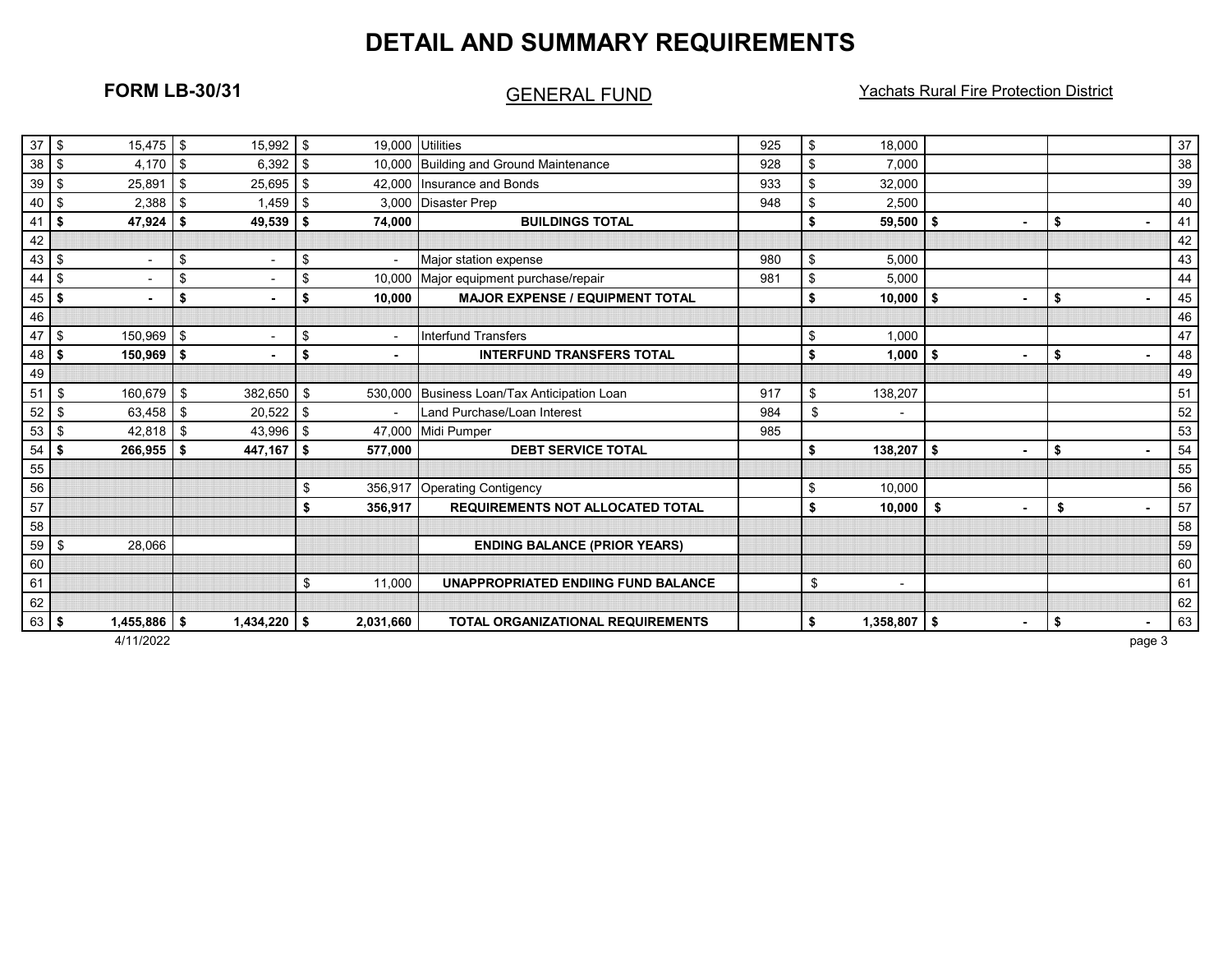# **FORM LB-11**

# **RESERVE FUND RESOURCES AND REQUIREMENTS**

This fund is authorized and established by resolution / ordinance number ORS 280.040 to ORS 280.145 on May 13, 2013 by Resolution 2013-002 for the following specified purpose: Equipment Reserve Fund

Any balance in a fund referred to in ORS 280.110 that is not expended or obligated within 12 years from the date the fund was est. shall be transferred to the general fund of the municipal corporation. (ORS 280.130). Annual Contributions to such funds are limited to a period of 10 years. Last year For fund: 2024-2025. Last

## **EQUIPMENT RESERVE FUND**

#### Yachats Rural Fire Protection District

| <b>Historical Data</b> |                         |                        |                       |                                        | Budget for Next Year 2022-2023 |                       |                          |                |                  |
|------------------------|-------------------------|------------------------|-----------------------|----------------------------------------|--------------------------------|-----------------------|--------------------------|----------------|------------------|
|                        | Actual                  |                        | <b>Adopted Budget</b> | <b>DESCRIPTION</b>                     | Acct.                          | Proposed by           | Approved by              | Adopted by     |                  |
|                        | <b>Second Preceding</b> | <b>First Preceding</b> | This Year             | <b>RESOURCES AND REQUIREMENTS</b>      | No.                            | <b>Budget Officer</b> | <b>Budget Committee</b>  | Governing Body |                  |
|                        | Year 2019-2020          | Year 2020-2021         | 2021-2022             |                                        |                                |                       |                          |                |                  |
|                        |                         |                        |                       | <b>RESOURCES</b>                       |                                |                       |                          |                |                  |
|                        | 21,237                  | 21,705                 | 22,237                | Networking Capital - Modified Accrural | 690-2                          | 21,943                |                          |                | $\overline{1}$   |
| $\overline{2}$         |                         |                        |                       |                                        |                                |                       |                          |                | $\overline{c}$   |
| $\mathsf 3$            |                         |                        |                       |                                        |                                |                       |                          |                | $\mathbf{3}$     |
| $\overline{4}$         | 468                     | 173                    |                       | 300 Interest                           | 850                            | 150                   |                          |                | $\overline{4}$   |
| 5                      |                         |                        |                       | Transferred IN, from other funds       |                                | 1,000                 |                          |                | 5                |
| 6                      |                         |                        |                       |                                        |                                |                       |                          |                | $\,6$            |
| $\overline{7}$         |                         |                        |                       |                                        |                                |                       |                          |                | $\overline{7}$   |
| 8                      |                         |                        |                       |                                        |                                |                       |                          |                | 8                |
| 9                      |                         |                        |                       |                                        |                                |                       |                          |                | $\boldsymbol{9}$ |
| $10$                   |                         |                        |                       |                                        |                                |                       |                          |                | 10               |
| 11                     |                         |                        |                       |                                        |                                |                       |                          |                | 11               |
| 12                     | 21,705                  | 21,878                 | 22,537                | <b>TOTAL RESOURCES</b>                 |                                | 23,093                | ٠                        | $\blacksquare$ | 12               |
|                        |                         |                        |                       | <b>REQUIREMENTS**</b>                  |                                |                       |                          |                |                  |
| $\overline{13}$        | $\mathbf 0$             | 0                      |                       | 22,250 Equipment                       | 981                            | 22,000                |                          |                | 13               |
| $\overline{14}$        | $\Omega$                | U                      |                       | Office Expense                         | 924                            | 50                    |                          |                | 14               |
| 15                     |                         |                        |                       |                                        |                                |                       |                          |                | 15               |
| 16                     |                         |                        |                       |                                        |                                |                       |                          |                | 16               |
| $\overline{17}$        |                         |                        |                       |                                        |                                |                       |                          |                | $\overline{17}$  |
| $\frac{1}{8}$          |                         |                        |                       |                                        |                                |                       |                          |                | 18               |
| 19                     |                         |                        |                       |                                        |                                |                       |                          |                | 19               |
| $\overline{20}$        |                         |                        |                       |                                        |                                |                       |                          |                | 20               |
| $\overline{21}$        |                         |                        |                       |                                        |                                |                       |                          |                | 21               |
| $\overline{22}$        |                         |                        |                       |                                        |                                |                       |                          |                | $\overline{22}$  |
| 23                     |                         |                        |                       |                                        |                                |                       |                          |                | 23               |
| 24                     |                         |                        |                       | Ending balance (prior years)           |                                |                       |                          |                | $\overline{24}$  |
| 25                     | 21,705                  | 21,878                 | 287                   | <b>RESERVED FOR FUTURE EXPENDITURE</b> |                                | 1,043                 | $\overline{\phantom{a}}$ |                | 25               |
| 26                     | 21,705                  | 21,878                 |                       | 22,537  TOTAL REQUIREMENTS             |                                | 23,093                | $\sim$                   | -              | 26               |

4/11/2022 page 4 \*The balance of cash, cash equivalents and investments in the fund at the beginning of the budget year

\*\*List requirements by organizational unit or program, activity, object classification, then expenditure detail. If the requirement is

"not allocated", then list by object classification and expenditure detail.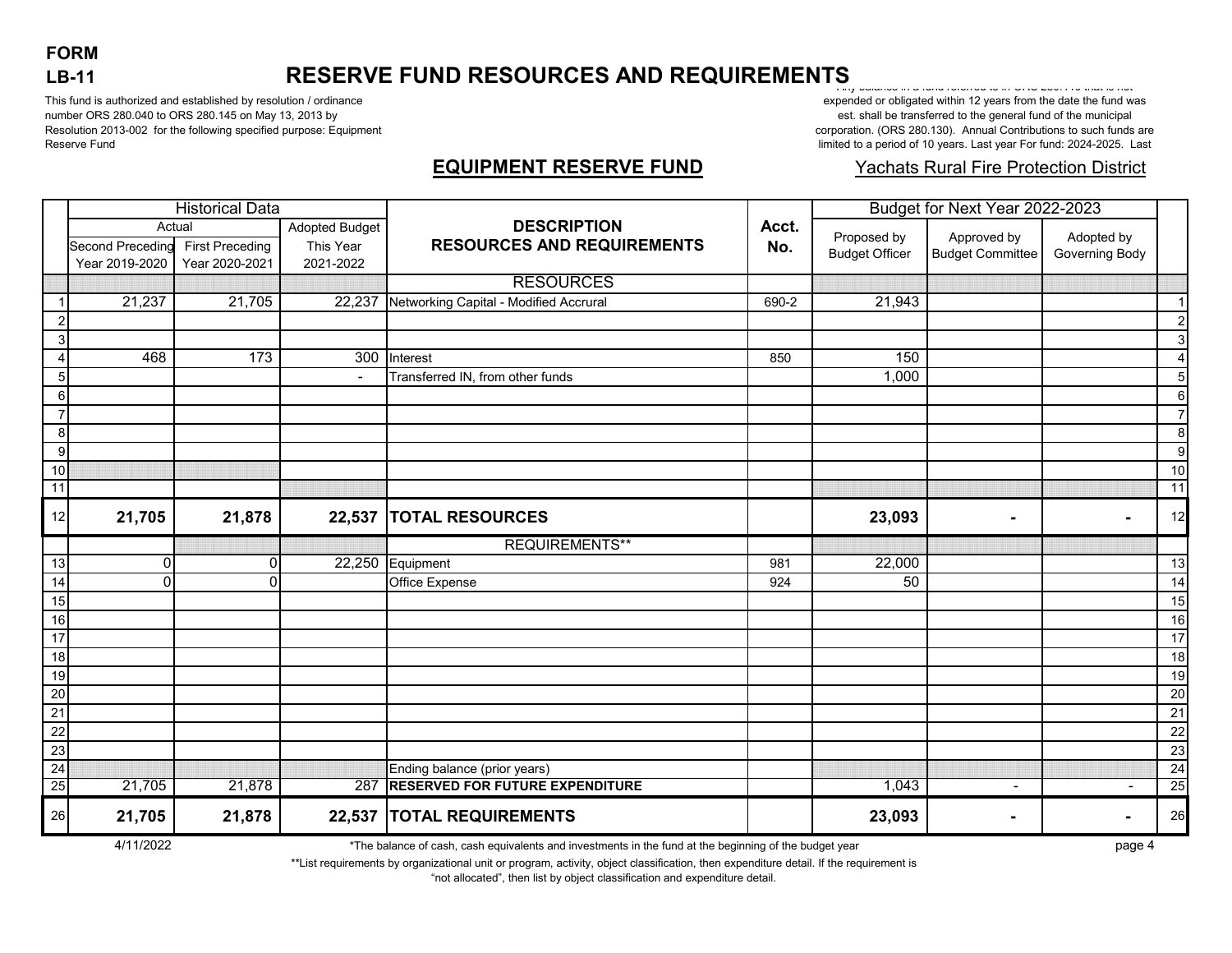# **SPECIAL FUND RESOURCES AND REQUIREMENTS**

**FORM LB-10**

## **GO BOND 2056 HWY 101 STATION CAPITAL FUND**

|                                                                                        |                                      | <b>Historical Data</b>                     |                                             |                                                |                                                 | Budget for Next Year 2022 - 2023     |                                        |                              |                         |
|----------------------------------------------------------------------------------------|--------------------------------------|--------------------------------------------|---------------------------------------------|------------------------------------------------|-------------------------------------------------|--------------------------------------|----------------------------------------|------------------------------|-------------------------|
|                                                                                        | Actual                               |                                            | <b>DESCRIPTION</b><br><b>Adopted Budget</b> |                                                |                                                 |                                      |                                        |                              |                         |
|                                                                                        | Second Preceding<br>Year 2019 - 2020 | <b>First Preceding</b><br>Year 2020 - 2021 | Year 2021 - 2022                            |                                                | <b>RESOURCES AND REQUIREMENTS</b>               | Proposed By<br><b>Budget Officer</b> | Approved By<br><b>Budget Committee</b> | Adopted By<br>Governing Body |                         |
| $\frac{1}{2}$                                                                          |                                      |                                            |                                             |                                                | <b>RESOURCES</b>                                |                                      |                                        |                              | $\mathbf{1}$            |
|                                                                                        | 2,059,663                            | 662,326                                    |                                             | 693,000 Networking Capital - Modified Accrural |                                                 | 961,681                              |                                        |                              | $\overline{2}$          |
| $\overline{\mathbf{3}}$                                                                |                                      |                                            |                                             |                                                |                                                 |                                      |                                        |                              | $\mathbf{3}$            |
| $\frac{6}{4}$                                                                          | 24,719                               | 5,079                                      | 500                                         | Interest                                       |                                                 |                                      |                                        |                              | $\overline{\mathbf{4}}$ |
| $\overline{5}$                                                                         |                                      |                                            |                                             |                                                |                                                 |                                      |                                        |                              | $\overline{5}$          |
| $6\overline{6}$                                                                        |                                      |                                            |                                             |                                                |                                                 |                                      |                                        |                              | $\,6\,$                 |
| $\overline{7}$                                                                         |                                      |                                            |                                             |                                                |                                                 |                                      |                                        |                              | $\overline{7}$          |
| $\infty$                                                                               |                                      |                                            |                                             |                                                |                                                 |                                      |                                        |                              | $\,8\,$                 |
| $\overline{9}$                                                                         | 2,084,382                            | 667,405                                    | 693,500                                     |                                                | Total Resources, except bond funds to be levied | 966,681                              | $\sim$                                 | $\blacksquare$               | $\boldsymbol{9}$        |
| $\frac{1}{10}$                                                                         |                                      |                                            |                                             |                                                |                                                 |                                      |                                        |                              | 10                      |
| 11                                                                                     |                                      |                                            |                                             |                                                |                                                 |                                      |                                        |                              | 11                      |
| 12                                                                                     | 2,084,382                            | 667,405                                    | 693,500                                     |                                                | <b>TOTAL RESOURCES</b>                          | 966,681                              | $\blacksquare$                         | $\blacksquare$               | 12                      |
| 13                                                                                     |                                      |                                            |                                             |                                                | <b>REQUIREMENTS**</b>                           |                                      |                                        |                              | 13                      |
|                                                                                        |                                      |                                            |                                             | Object                                         | Detail                                          |                                      |                                        |                              |                         |
| $\frac{14}{15}$                                                                        |                                      |                                            |                                             | Classification                                 |                                                 |                                      |                                        |                              | $14$                    |
|                                                                                        |                                      |                                            |                                             |                                                | PERSONNEL SERVICES                              |                                      |                                        |                              | 15                      |
| $\frac{1}{16}$                                                                         | 24,588                               | 3,252                                      | 2,500                                       | 901                                            | Wages                                           | 6,000                                |                                        |                              | 16                      |
| $\frac{1}{17}$                                                                         | 996                                  | 81                                         | 500                                         | 905                                            | Taxes for Employees                             | 1,000                                |                                        |                              | 17                      |
| 18                                                                                     | 38                                   | $\overline{2}$                             |                                             | 911                                            | <b>Workers' Compensation</b>                    | 200                                  |                                        |                              | 18                      |
| $\frac{1}{19}$                                                                         |                                      |                                            |                                             |                                                |                                                 |                                      |                                        |                              | 19                      |
|                                                                                        |                                      |                                            |                                             |                                                | <b>CAPITAL OUTLAY</b>                           |                                      |                                        |                              | $\overline{20}$         |
|                                                                                        |                                      | $\overline{23}$                            | 500                                         | 924                                            | Office Expense                                  | 200                                  |                                        |                              | 21                      |
|                                                                                        | 1,331,343                            | 23,517                                     | 350,000                                     | 980                                            | Station Expense - General                       | 200,000                              |                                        |                              | 22                      |
|                                                                                        | 25,242                               | 29,595                                     |                                             | 980a                                           | Site Prep & Tree Removal                        |                                      |                                        |                              | 23                      |
|                                                                                        |                                      |                                            | 50,000                                      | 980e                                           | <b>Storm Water Detention</b>                    | 10,000                               |                                        |                              | 24                      |
|                                                                                        |                                      |                                            | 20,000                                      |                                                | Contigency                                      | 30,000                               |                                        |                              | 25                      |
|                                                                                        |                                      |                                            |                                             |                                                |                                                 |                                      |                                        |                              | 26                      |
|                                                                                        |                                      |                                            |                                             |                                                |                                                 |                                      |                                        |                              | 27                      |
|                                                                                        |                                      |                                            |                                             |                                                |                                                 |                                      |                                        |                              | $\overline{28}$         |
|                                                                                        |                                      |                                            |                                             |                                                |                                                 |                                      |                                        |                              | 29                      |
|                                                                                        |                                      |                                            |                                             |                                                |                                                 |                                      |                                        |                              | 30                      |
| 20<br>21<br>23<br>24<br>25<br>26<br>27<br>28<br>29<br>33<br>33<br>33<br>34<br>33<br>33 |                                      |                                            |                                             |                                                |                                                 |                                      |                                        |                              | 31                      |
|                                                                                        |                                      |                                            |                                             |                                                |                                                 |                                      |                                        |                              | 32                      |
|                                                                                        |                                      |                                            |                                             |                                                | Ending balance (prior years)                    |                                      |                                        |                              | 33                      |
|                                                                                        |                                      |                                            | 270000                                      |                                                | <b>UNAPPROPRIATED ENDING FUND BALANCE</b>       | 719,281<br>966,681                   |                                        |                              | 34                      |
| 35                                                                                     | 1,382,206                            | 56,472                                     | 693,500                                     |                                                | <b>TOTAL REQUIREMENTS</b>                       |                                      | $\blacksquare$                         | $\blacksquare$               | 35                      |

4/11/2022 page 5